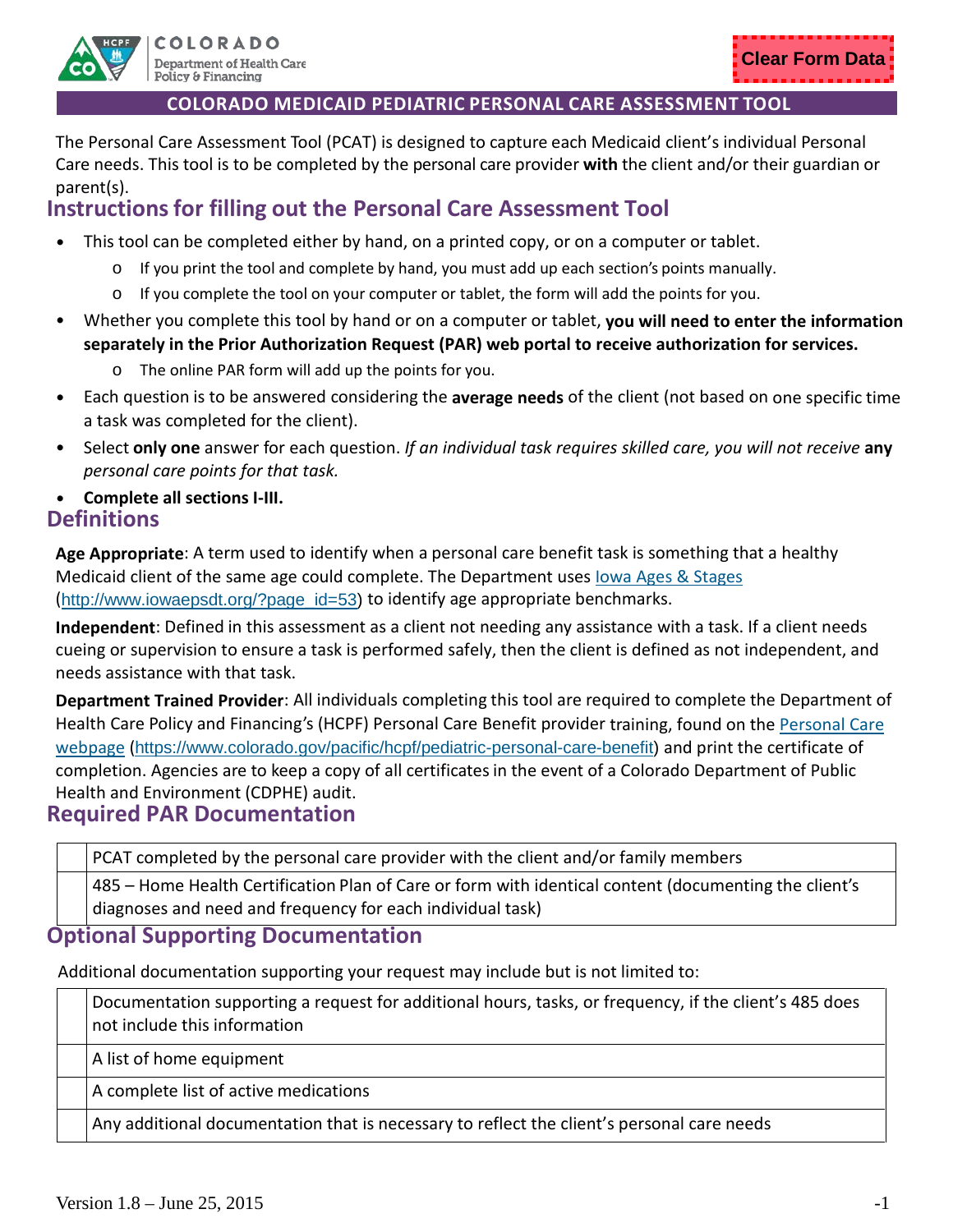

# **Section I - Complete for all clients**

# **Client Information**

|                             | Male | Female                                   |
|-----------------------------|------|------------------------------------------|
| <b>Provider Information</b> |      |                                          |
|                             |      |                                          |
|                             |      |                                          |
|                             |      | Provider ID ____________________________ |
|                             |      |                                          |
|                             |      |                                          |
|                             |      |                                          |
|                             |      |                                          |

# **Discipline of Person Completing This Assessment:**

|        | Registered Nurse (RN)                   |                 |  |
|--------|-----------------------------------------|-----------------|--|
| $\Box$ | Physical Therapist (PT)                 |                 |  |
| $\Box$ | Occupational Therapist (OT)             |                 |  |
|        | Other qualified provider                | Please identify |  |
| $\Box$ | Legally responsible adult/family member |                 |  |
| $\Box$ | Personal Care provider/Worker (PCP/W)   |                 |  |
|        | Other Home Care provider                | Please identify |  |
|        |                                         |                 |  |

# **Clinical Record Items**

# **Current Payment Sources (mark all that apply):**

| J. |  |
|----|--|
| Į. |  |

Medicaid (traditional fee-for-service)

- Medicaid (Health Maintenance Organization (HMO)/Managed Care)
- Title programs (e.g., Title III, V, or XX)
- Other government (e.g., Tricare, VA, etc.)
- Private insurance
- □ Private HMO/Managed Care

#### **This assessment is being completed for the following reason:**



- $\Box$  New Prior Authorization Request (PAR)
- $\Box$  PAR revision request to a current, approved PAR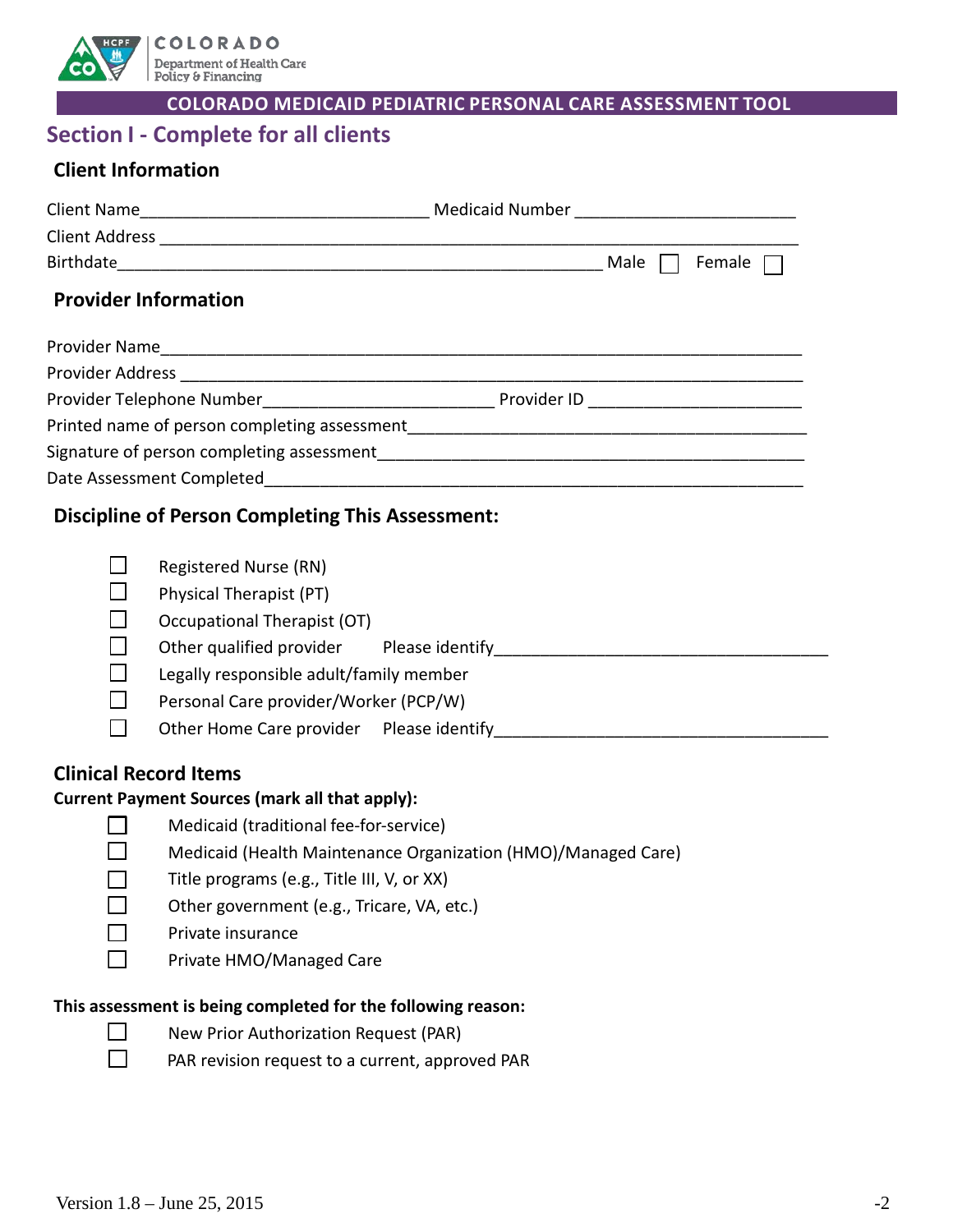

# **Section I - Complete for all clients**

# **Client History and Diagnosis**

List ALL principal and secondary diagnosis codes with descriptions (Include appropriate surgeries and procedures directly related to the client's personal care needs)

| Diagnosis Code | Description |
|----------------|-------------|
|                |             |
|                |             |
|                |             |
|                |             |
|                |             |
|                |             |
|                |             |

# **List equipment currently in use by/for this client:**

| Equipment Name | <b>Client Use Description</b> |
|----------------|-------------------------------|
|                |                               |
|                |                               |
|                |                               |
|                |                               |

# **Check any services this client is currently receiving:**

| $\Box$ Home Health Name of Agency                                                                             |
|---------------------------------------------------------------------------------------------------------------|
| $\Box$ Private Duty Nursing Name of Agency                                                                    |
|                                                                                                               |
| Home Care Allowance                                                                                           |
| Waiver Services Please list below, including IHSS and CDASS programs and/or waiver<br>personal care services: |
|                                                                                                               |

\_\_\_\_\_\_\_\_\_\_\_\_\_\_\_\_\_\_\_\_\_\_\_\_\_\_\_\_\_\_\_\_\_\_\_\_\_\_\_\_\_\_\_\_\_\_\_\_\_\_\_\_\_\_\_\_\_\_\_\_\_\_\_\_\_\_\_\_\_\_\_\_\_\_\_\_\_\_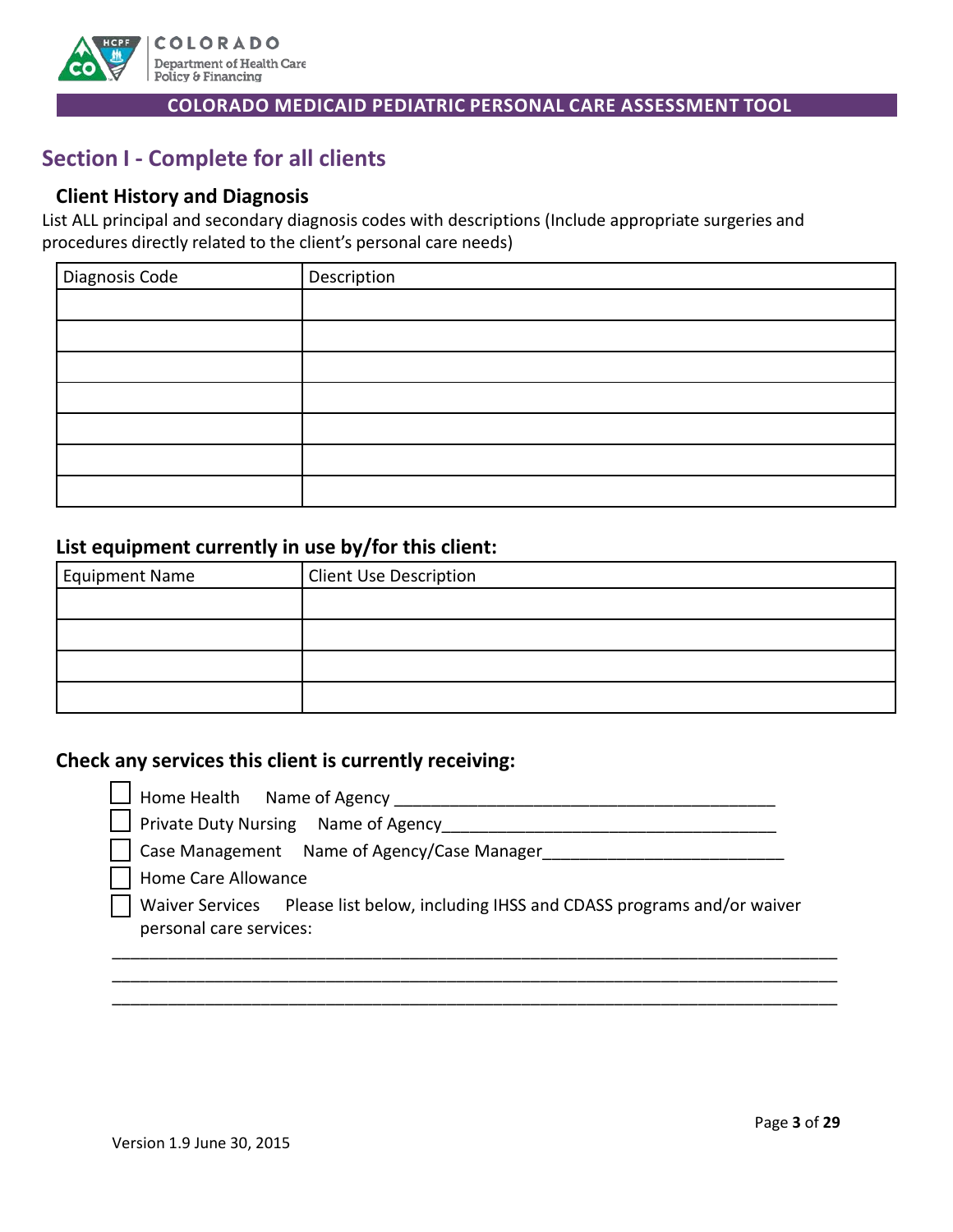

# **Section II – Personal Care Task(s)**

# **Instructions for Completing the PCAT**

In each of the following personal care tasks you're asked to make a selection based on the task. Please make those selections by checking the correct box to the left of each task. This form will total your points at the bottom of each page. Here is an example where the selection equals 1 point and is associated with the description "50% or less of the time". In this example the page total is 1 and the running total is 1.

| Select in<br>this<br>column | <b>Points</b>  | <b>Description</b>                                       |                                                                                     |
|-----------------------------|----------------|----------------------------------------------------------|-------------------------------------------------------------------------------------|
|                             |                | This task is a Skilled Care<br>task OR                   |                                                                                     |
|                             | $\mathbf 0$    | None, is independent, can<br>be verbally cued, or is age |                                                                                     |
|                             | 1              | 50% or less of the time                                  |                                                                                     |
|                             | $\overline{2}$ | Greater than 50% of the time                             |                                                                                     |
|                             |                |                                                          | Personal Care Task points from this page<br>Personal Care Task points running total |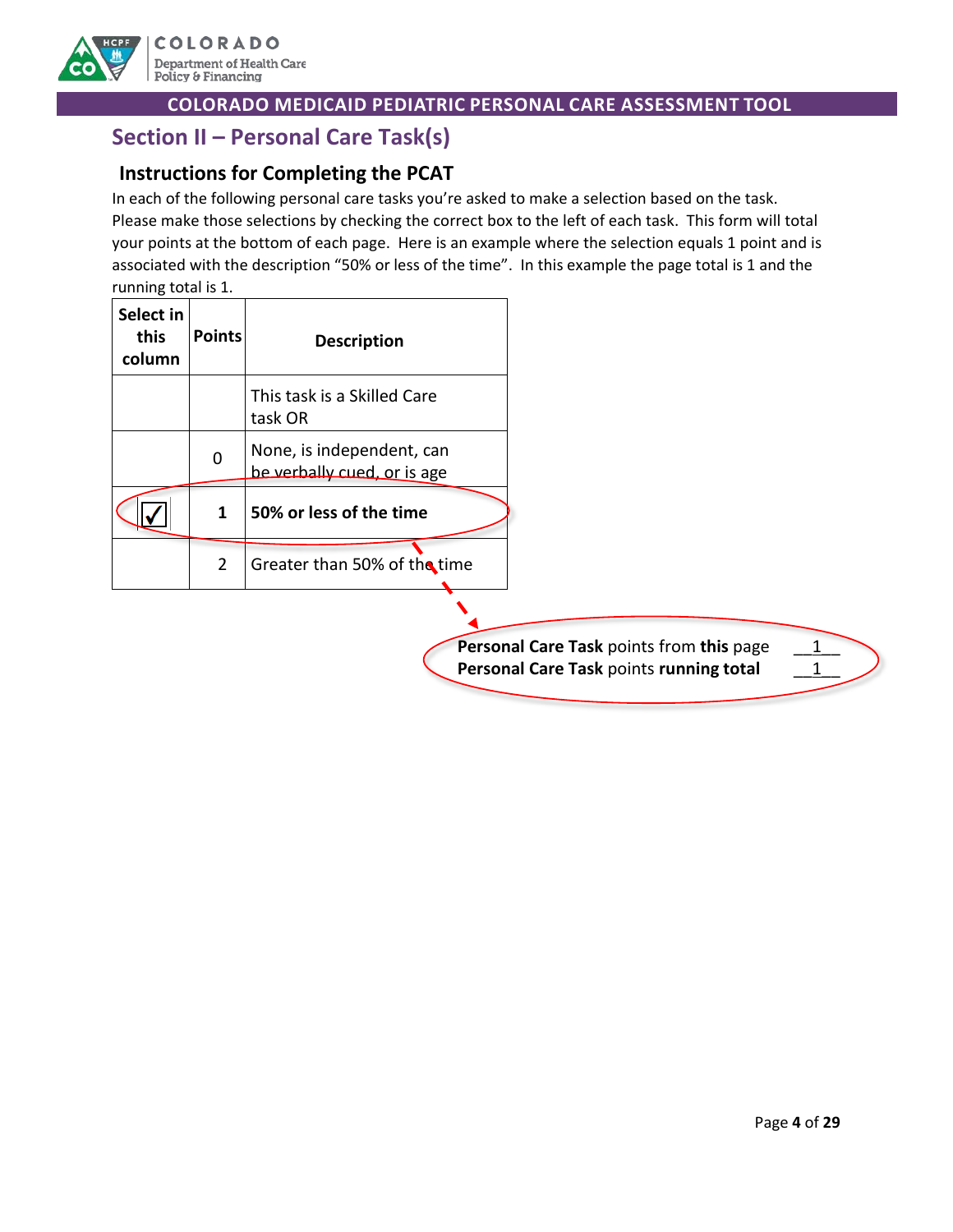# **1. Bathing/Showering Task**

#### **Client Factors:**

- Has unbroken skin
- Is independent with assistive devices

#### **Task Includes:**

• Getting in and out of tub/shower

#### **Task Excludes:**

• Grooming tasks: washing face, hands, and shampooing hair

| This task is a Skilled Care task OR |                                                                      |  |
|-------------------------------------|----------------------------------------------------------------------|--|
| 0                                   | None, is independent, can be verbally<br>cued, or is age appropriate |  |
| 1                                   | 50% or less of the time                                              |  |
| 2                                   | Greater than 50% of the time                                         |  |

*Factors that Make Task Skilled:* The presence of open wound(s), stoma(s), broken skin and/or active chronic skin disorder(s); client is unable to maintain balance or to bear weight reliably due to fragility of illness, injury or disability, history of falls, temporary lack of mobility due to surgery or other exacerbation of illness, injury, or disability.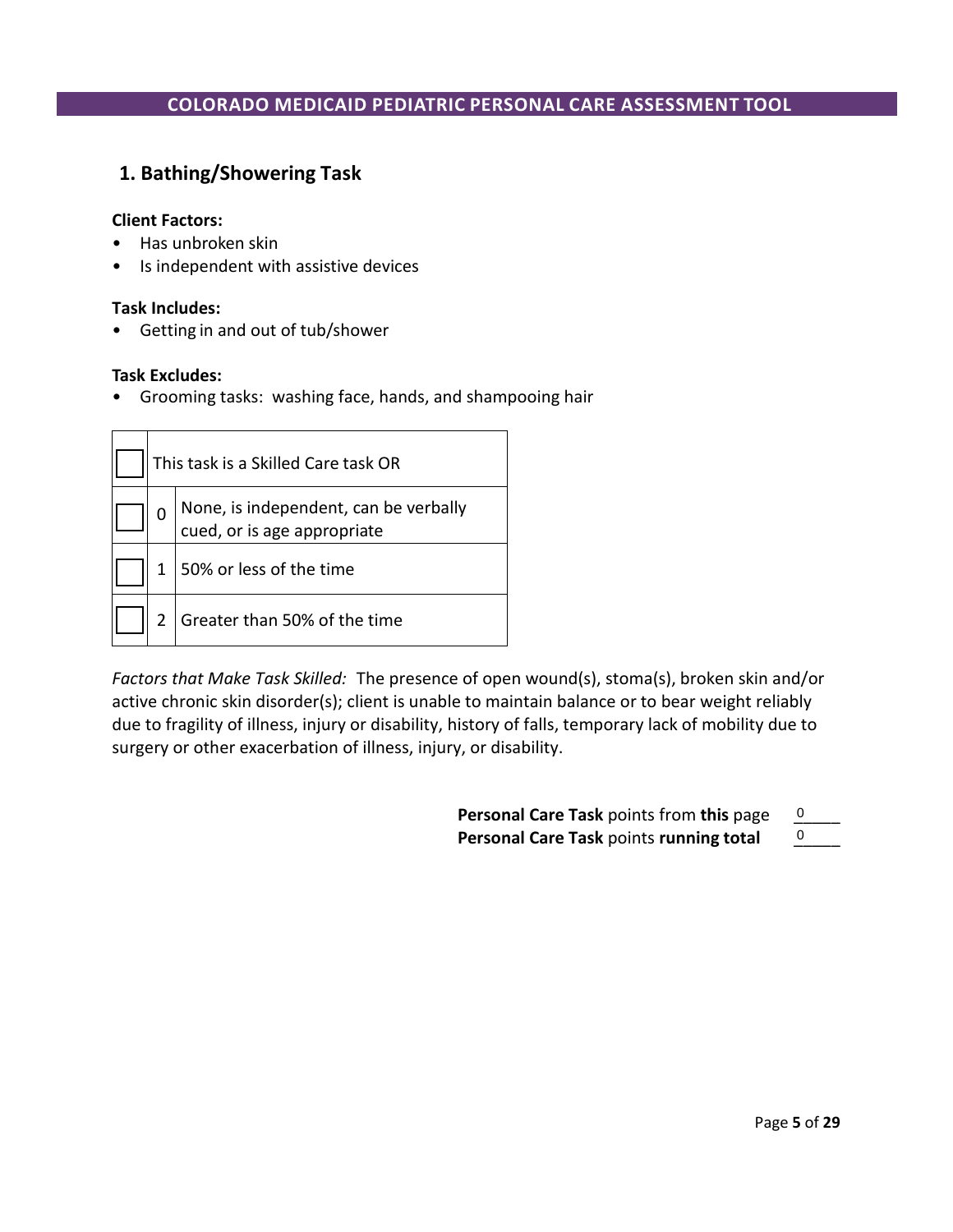# **2. Dressing Task(s)**

#### **Client Factors**

- Requires assistance with ordinary clothing and application of braces, splints, and/or support stockings that do not require a qualified provider's orders
- A PCW may assist another care provider, caregiver, or family member who is competent in providing this aspect of care

**Note:**

• Application of stockings includes putting them on and taking them off as 1 application daily

#### **Non-provider ordered braces, splints, and/or stockings:**

| This task is a Skilled Care task OR |                                                                      |  |
|-------------------------------------|----------------------------------------------------------------------|--|
|                                     | None, is independent, can be verbally<br>cued, or is age appropriate |  |
|                                     | Daily                                                                |  |
|                                     | Greater than once per day                                            |  |

#### **Client requires dressing assistance:**

|  | This task is a Skilled Care task OR                                  |  |
|--|----------------------------------------------------------------------|--|
|  | None, is independent, can be verbally<br>cued, or is age appropriate |  |
|  | 50% or less of the time                                              |  |
|  | Greater than 50% of the time                                         |  |

*Factors that Make Task Skilled:* Dressing is considered a skilled task when the CNA must assist with the application of anti-embolic or pressure stockings, placement of braces or splints that can be obtained only with a prescription of a qualified physician, or when the client is unable to assist or direct care. Services may also be skilled when the client experiences a temporary lack of mobility due to surgery or other exacerbation of illness, injury, or disability.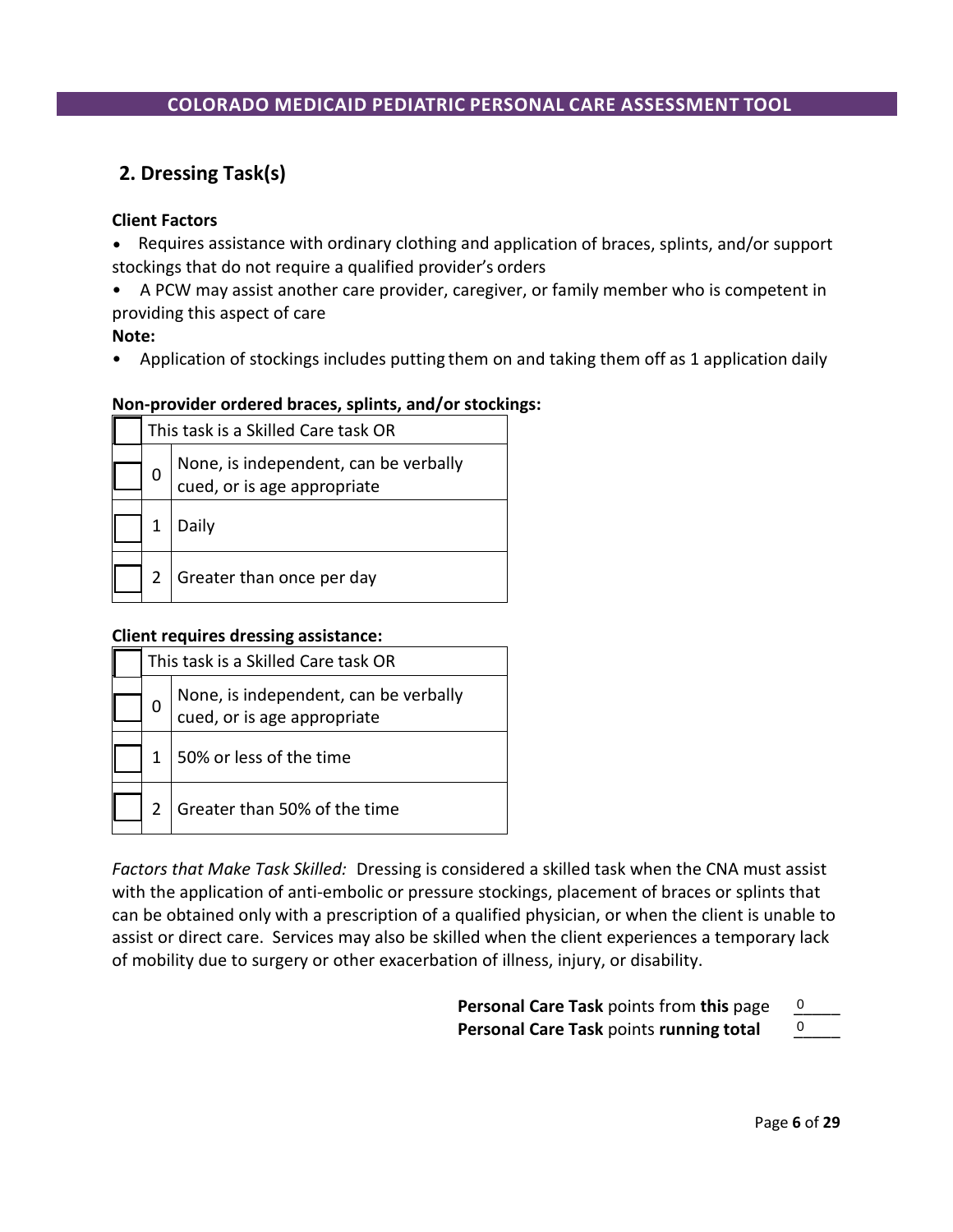# **3. Feeding Task**

#### **Client Factors:**

- Independently chew and swallow without difficulty
- Can be positioned upright
- Can eat or be fed with adaptive utensils

| This task is a Skilled Care task OR |                                                                                                                        |  |
|-------------------------------------|------------------------------------------------------------------------------------------------------------------------|--|
| 0                                   | None, is independent with chewing and<br>swallowing without difficulty, does not eat<br>by mouth or is age appropriate |  |
|                                     | 50% or less of the time                                                                                                |  |
|                                     | Greater than 50% of the time                                                                                           |  |

*Factors that Make it a Skilled Care Task:* Syringe feeding and tube feeding may be performed by a CNA who has been deemed competent to administer feedings via tube or syringe (Home Health agencies may also choose to delegate this task to the CNA). Oral feeding is skilled only when the client is unable to communicate verbally, non-verbally, or through other means; the client is unable to be positioned upright; the client is on a modified texture diet; or when the client has a physiological or neurogenic chewing and/or swallowing problem where there is the presence of a structural issue (such as cleft palate) or other documented swallowing issues. A client with a history of aspirating food or on mechanical ventilations may create a skilled need for feeding assistance.

CNA may provide suctioning.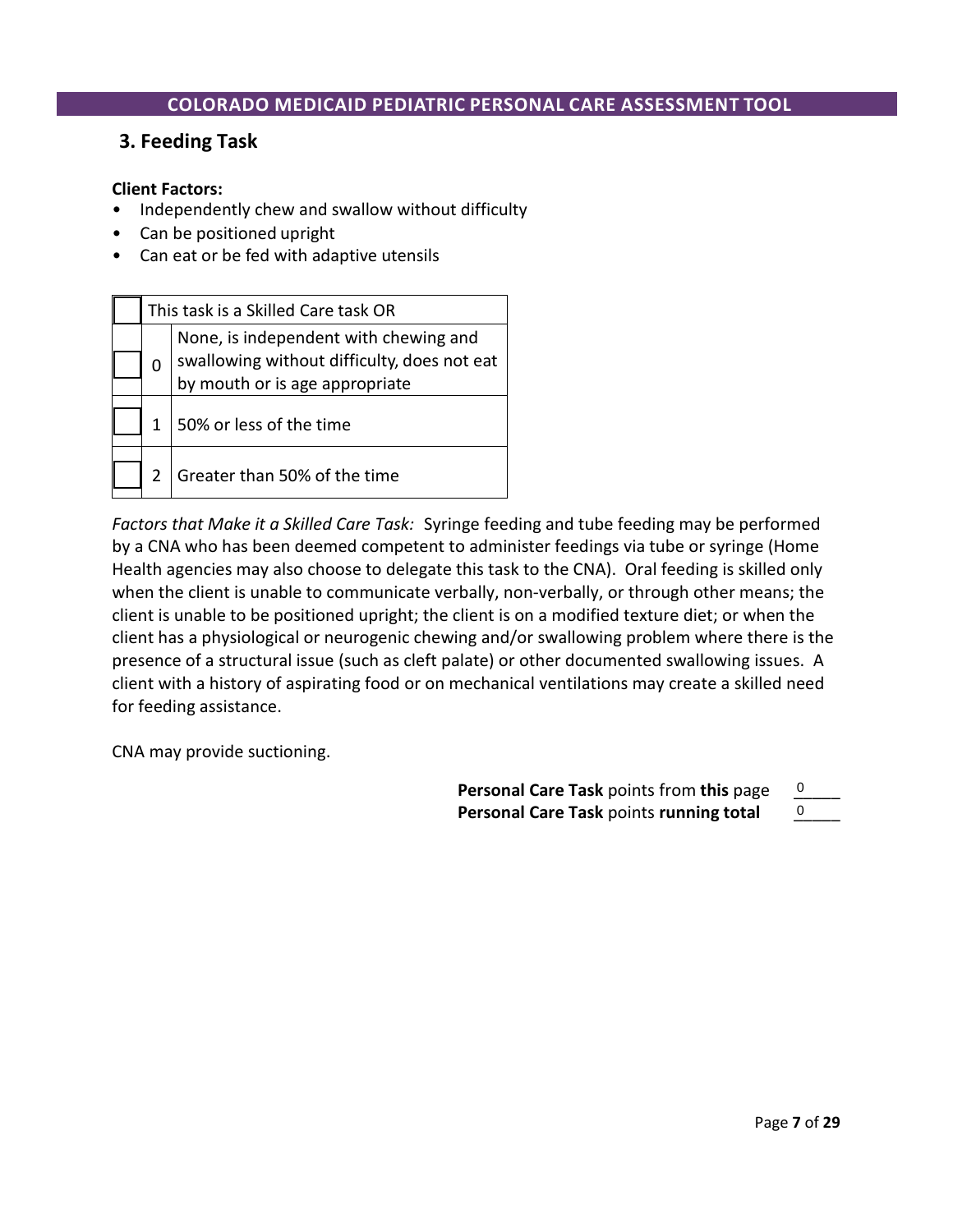## **4. Medication Task – Medication Reminder**

#### **Task Includes:**

- Asking if medications were taken by client
- Verbally prompting the client to take medications
- Handing a marked medication reminder container to the client
- Provide assistance opening the marked medication container if a client is unable

#### **Notes:**

• All medications in the client's marked medication container must be pre-selected by the client, the client's unpaid family caregiver, a nurse, or a pharmacist and stored in a pre-filled medication reminder boxes which are marked as to the day and time of dosage

• Preferably the container should also have the person identified who filled the medication reminder and the date and time it was filled

#### **Client requires medication assistance:**

| This task is a Skilled Care task OR |                          |  |
|-------------------------------------|--------------------------|--|
|                                     | None                     |  |
|                                     | 100% or less of the time |  |

*Factors that Make Task Skilled:* None, unless the CNA meets the DORA-approved CNA-MED certification, which is always a skilled task. CNA may replace oxygen tubing and may set oxygen to ordered flow rate (see Pediatric Assessment tool (PAT) Respiratory Care)

| Personal Care Task points from this page |  |
|------------------------------------------|--|
| Personal Care Task points running total  |  |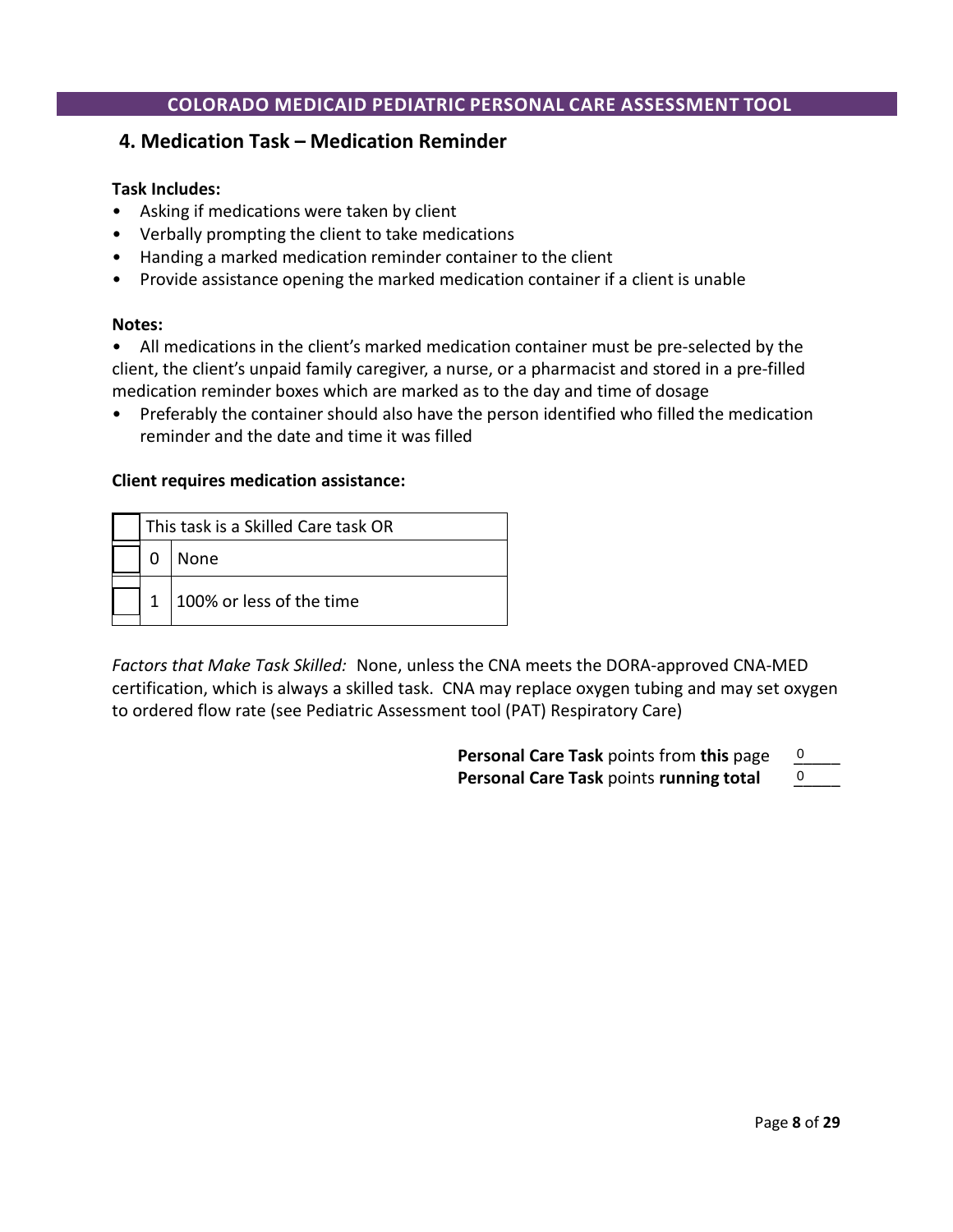# **5. Mobility/Ambulation/Locomotion Task**

#### **Client Factors:**

- Able to balance and bear weight reliably
- Independent with an assistive device
- Assisting another care provider, caregiver, or unpaid family caregiver who is competent in providing the skilled aspect of care
- Able to ambulate, age appropriate

#### **Note:**

• Assistive devices include, but are not limited to: wheelchairs, splints, braces, standers, and/or walkers

#### **Client requires assistance with mobility/ambulation (with or without assistive devices and/or wheelchair):**

|  | Independent and/or age appropriate |
|--|------------------------------------|
|  | 50% or less of the time            |
|  | Greater than 50% of the time       |

**Factors that Make Task Skilled:**When the client is unable to assist or direct care or when hands on assistance is required for safe ambulation and client is unable to maintain balance or bear weight reliably or has not been deemed independent with assistive devices ordered by a qualified physician.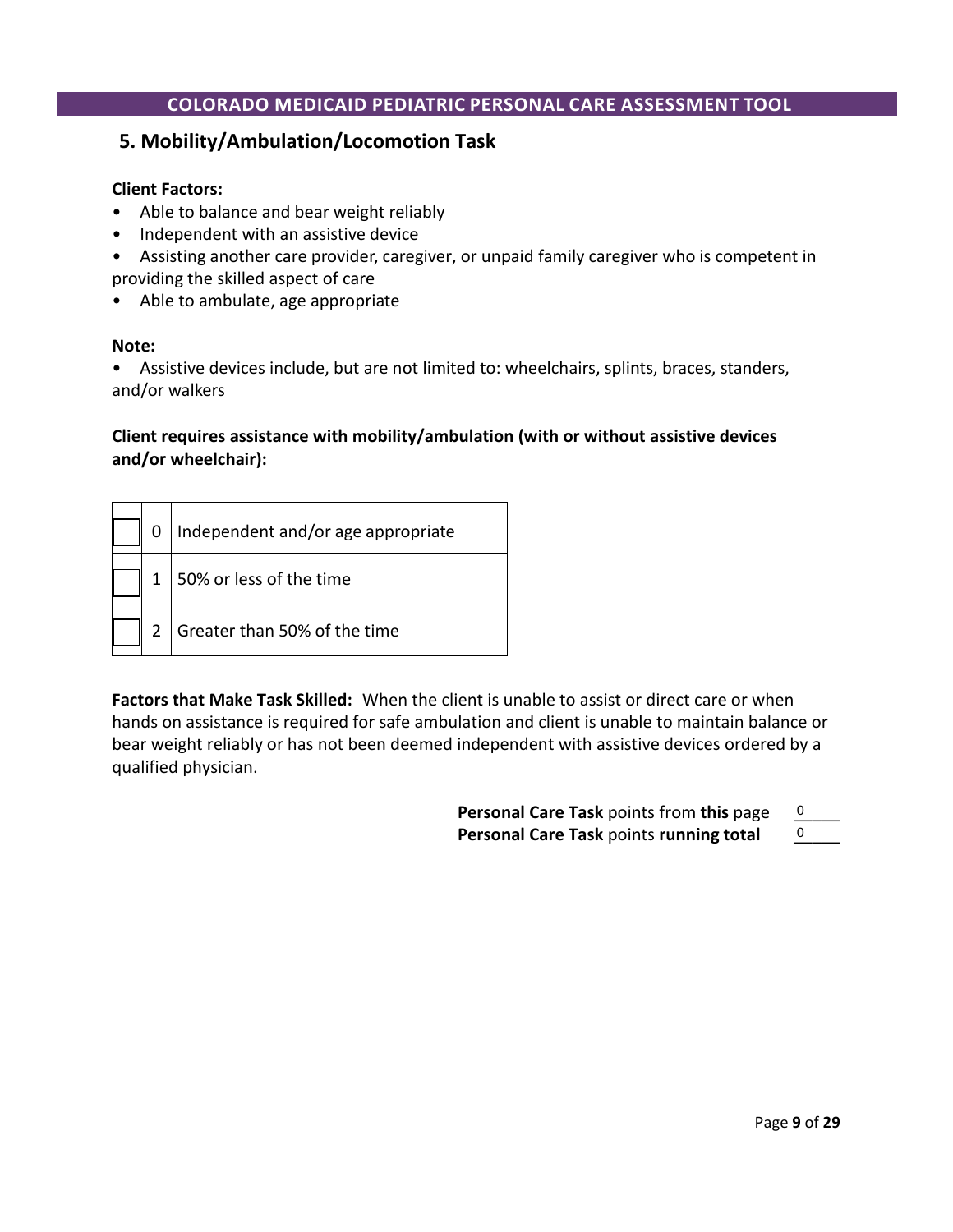## **6. Meal Preparation**

#### **Note:**

• All meal preparation is an unskilled task, except as defined in the Factors that Make Task Skilled portion of this section

| This task is a Skilled Care task OR |                          |
|-------------------------------------|--------------------------|
|                                     | None                     |
|                                     | 100% of the time or less |

*Factors that Make Task Skilled:* Diets that require nurse oversight to administer correctly and meals that must have a modified consistency (thickened liquids, etc.) are considered CNA tasks. There must be a documented decline in condition and/or ongoing need documented in the client's record.

| <b>Personal Care Task</b> points from this page |  |
|-------------------------------------------------|--|
| Personal Care Task points running total         |  |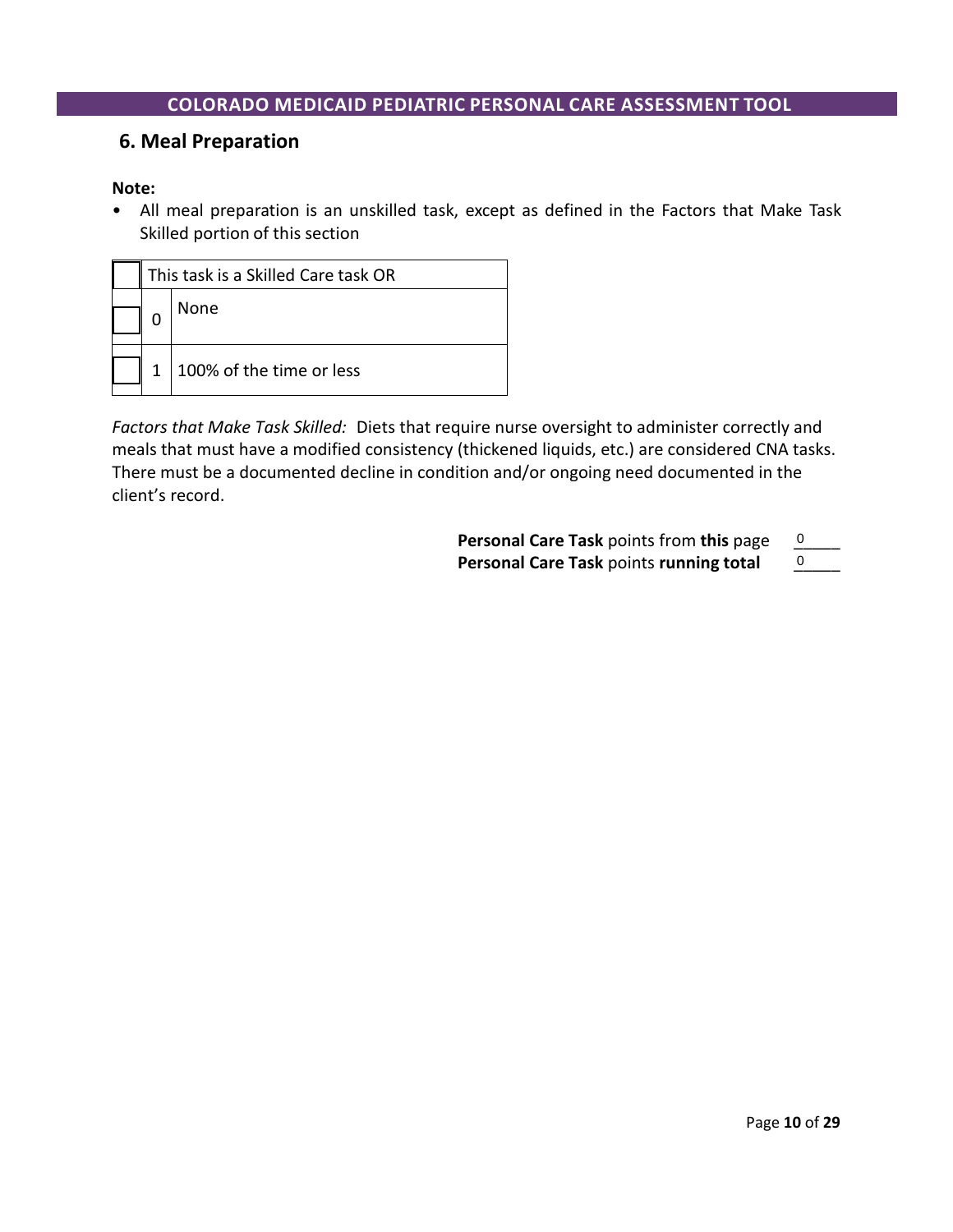# **7. Hygiene - Hair Care/Grooming Task**

#### **Task includes:**

• Styling of hair with non-provider ordered hair products, to include drying, combing, and styling

**Note:**

• Active and chronic skin issues such as dandruff and cradle cap do not make this task skilled.

| This task is a Skilled Care task OR |                                        |  |
|-------------------------------------|----------------------------------------|--|
|                                     | 0   Independent and/or age appropriate |  |
|                                     | $1 \mid 100\%$ of the time or less     |  |

*Factors that Make the Task Skilled:* Client is unable to complete task independently. The client requires shampoo/conditioner that is prescribed by a qualified physician and dispensed by a pharmacy and/or when the client has open wound(s) or stoma(s) on the head. Task may be completed during skilled bath/shower. Styling of hair is not considered a skilled task.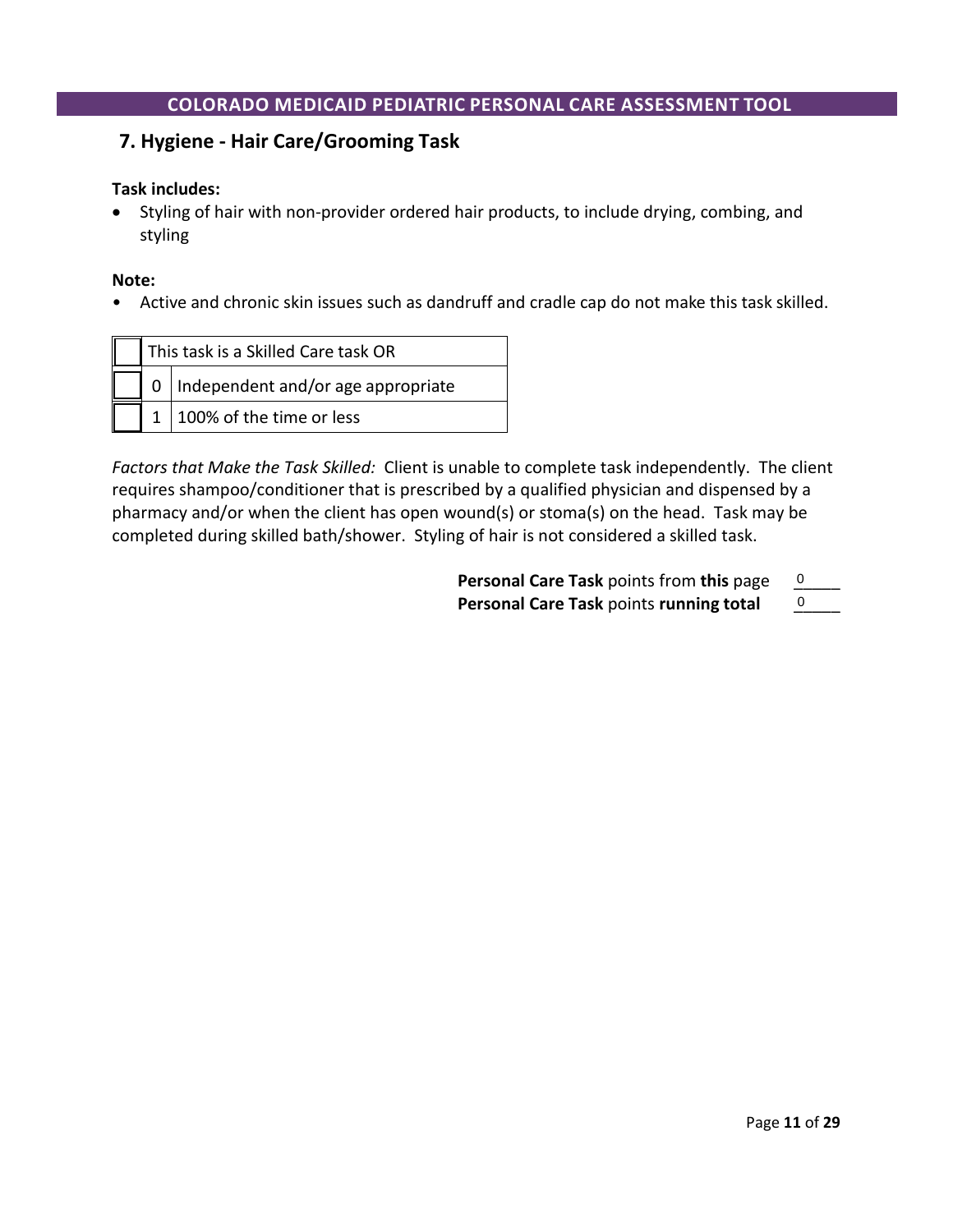## **8. Hygiene - Mouth Care Task**

#### **Task Includes:**

• Basic oral hygiene and/or denture care

#### **Note:**

• The presence of gingivitis, receding gums, cavities, and other general dental problems do not make mouth care skilled

| This task is a Skilled Care task OR |                                        |
|-------------------------------------|----------------------------------------|
|                                     | 0   Independent and/or age appropriate |
|                                     | 100% of the time or less               |

*Factors that Make the Task Skilled:* Mouth care for clients who are unconscious, have difficulty swallowing, or are at risk for choking and aspiration is considered skilled care. Mouth care is also skilled when a client has decreased oral sensitivity or hypersensitivity or when the client is on medications that increase the risk of dental problems or bleeding, injury, or medical disease of the mouth.

CNA may provide oral suctioning.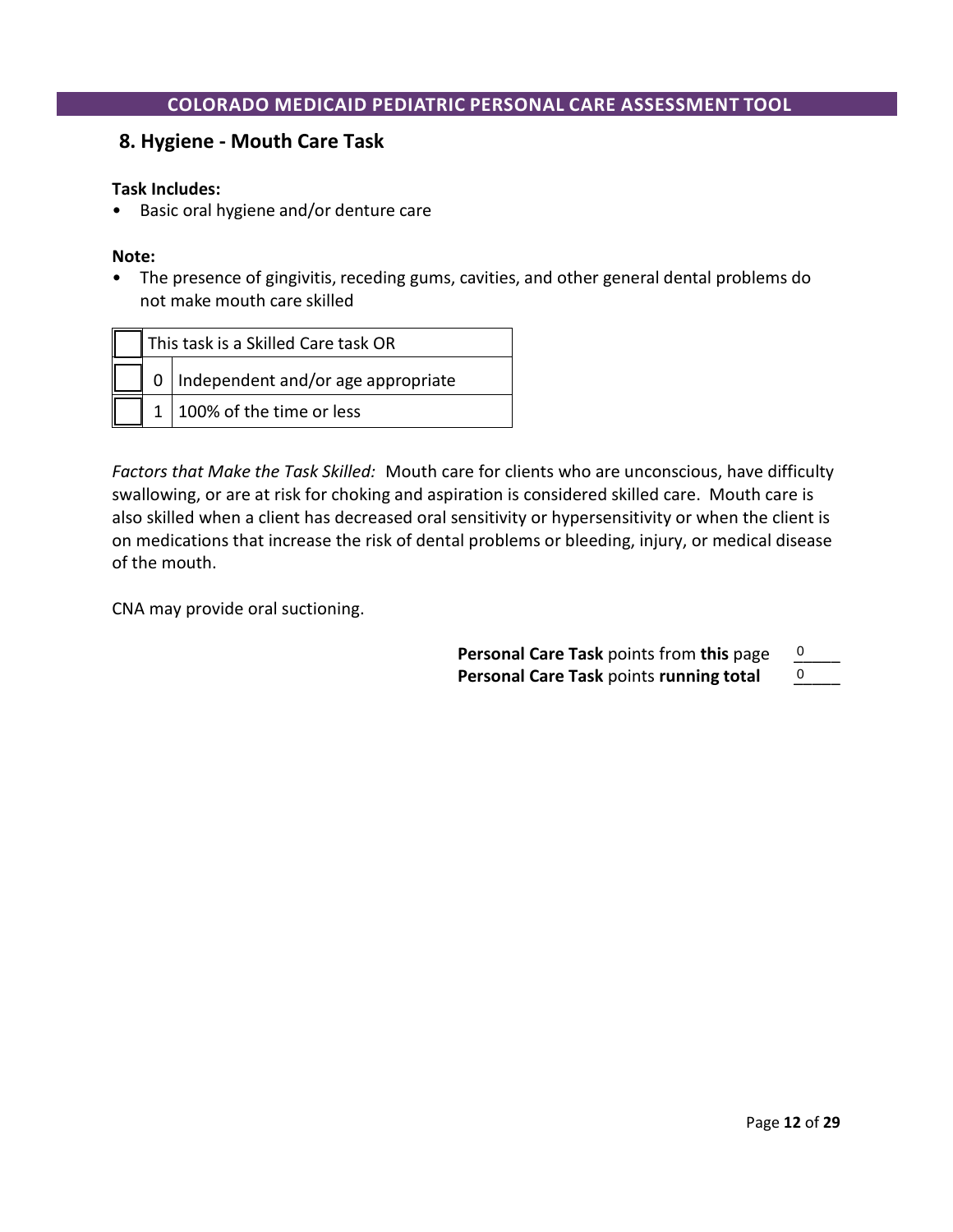## **9. Hygiene - Nail Care Task**

#### **Task Includes:**

- Soaking of nails
- Pushing back of cuticles without utensils
- Filing of nails

#### **Note:**

• Personal care shall not include nail trimming

| This task is a Skilled Care task OR |                                          |
|-------------------------------------|------------------------------------------|
|                                     | $0$   Independent and/or age appropriate |
|                                     | 100% of the time or less                 |

*Factors that Make Task Skilled:* Nail care for clients with a medical condition that involves peripheral circulatory problems or loss of sensation, are at risk for bleeding, and/or are at a high risk for injury secondary to the nail care may only be completed by a CNA who has been deemed competent in nail care for this population.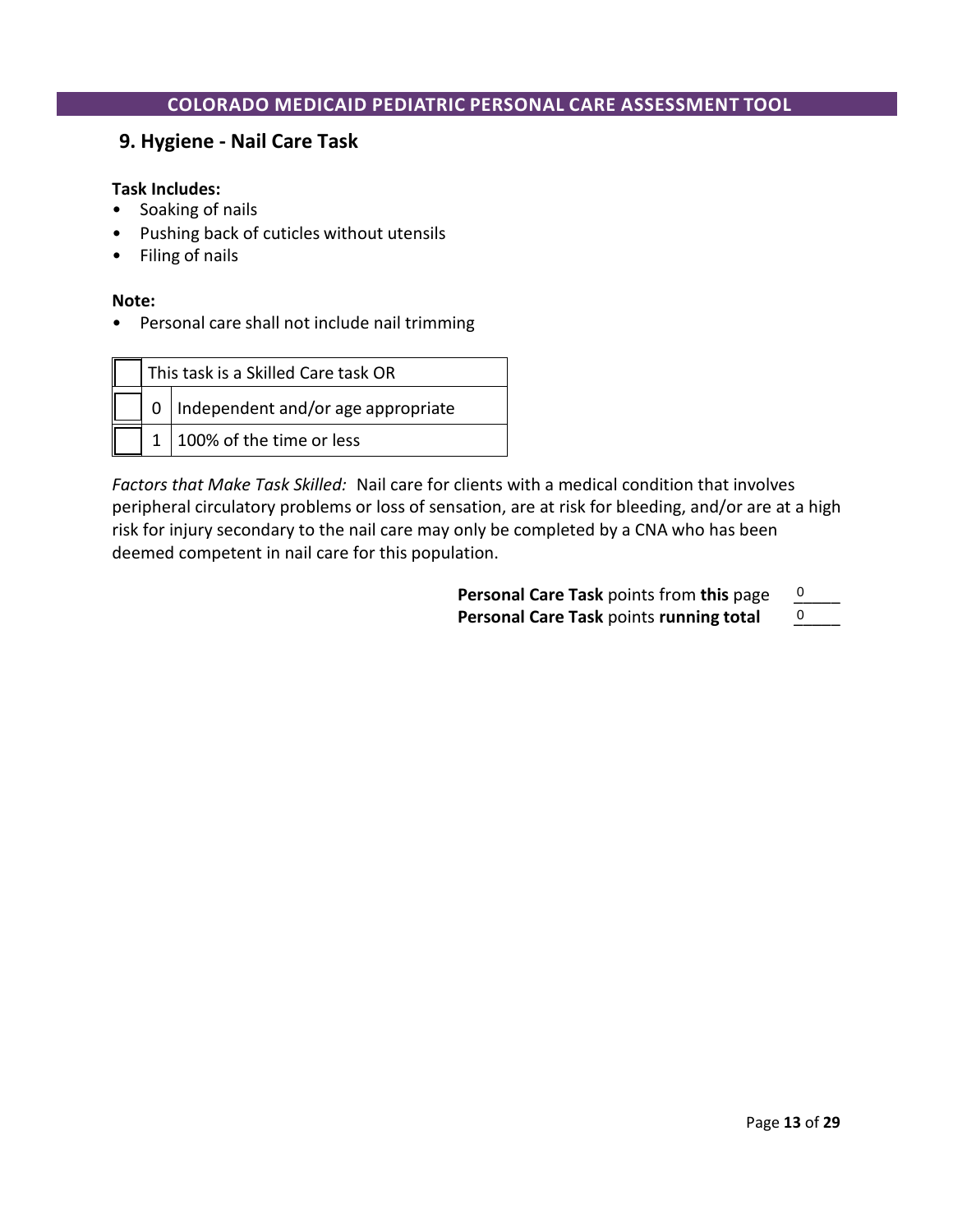# **10. Hygiene – Shaving Task**

#### **Client Factors:**

• Requires assistance with an electric or safety razor

| This task is a Skilled Care task OR |                                        |
|-------------------------------------|----------------------------------------|
|                                     | 0   Independent and/or age appropriate |
|                                     | 1100% of the time or less              |

*Factors that Make Task Skilled:* Clients with a medical condition that might involve peripheral circulatory problems or loss of sensation or when the client has an illness or takes medications that are associated with a high risk for bleeding. This task is also considered skilled when the client has broken skin (at/near shaving site) or when he or she has a chronic active skin condition.

| <b>Personal Care Task points from this page</b> |  |
|-------------------------------------------------|--|
| Personal Care Task points running total         |  |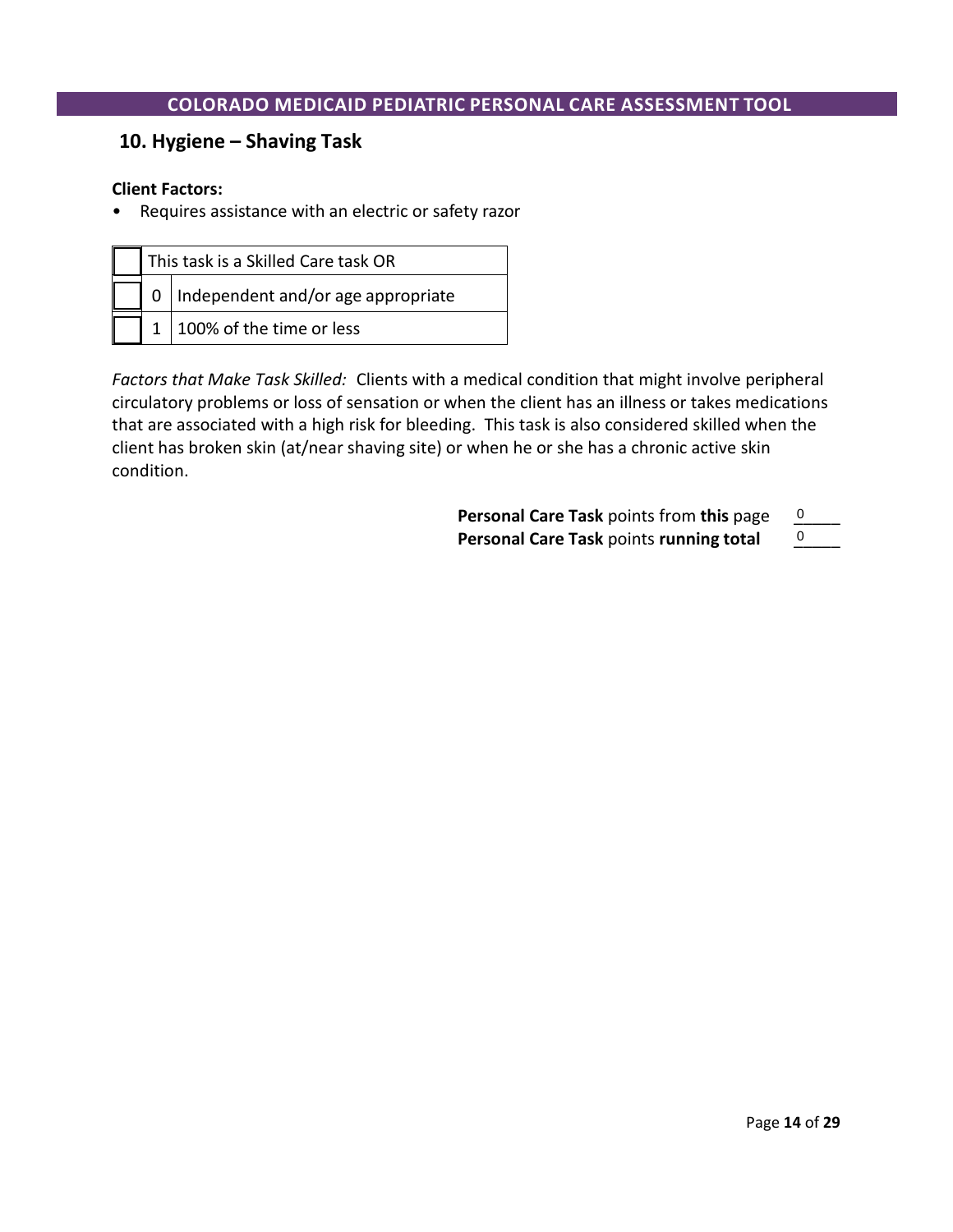## **11. Hygiene - Skin Care Task**

#### **Client Factors:**

- Has unbroken skin
- Has no chronic skin problems active

• Requires preventative rather than therapeutic skin care, including the application of nonmedicated, non-provider ordered skin products

| This task is a Skilled Care task OR |                                      |  |
|-------------------------------------|--------------------------------------|--|
|                                     | No assistance, is independent or age |  |
|                                     | 1   50% of the time or less          |  |
|                                     | 2 Greater than 50% of the time       |  |

*Factors that Make Task Skilled:* Client requires additional skin care that is prescribed by a qualified physician and/or dispensed by a pharmacy, when the client has broken skin, a wound(s) or an active skin disorder, and client is unable to apply product independently due to illness, injury, or disability. There must be a documented decline in condition and/or on-going need documented in the client's record.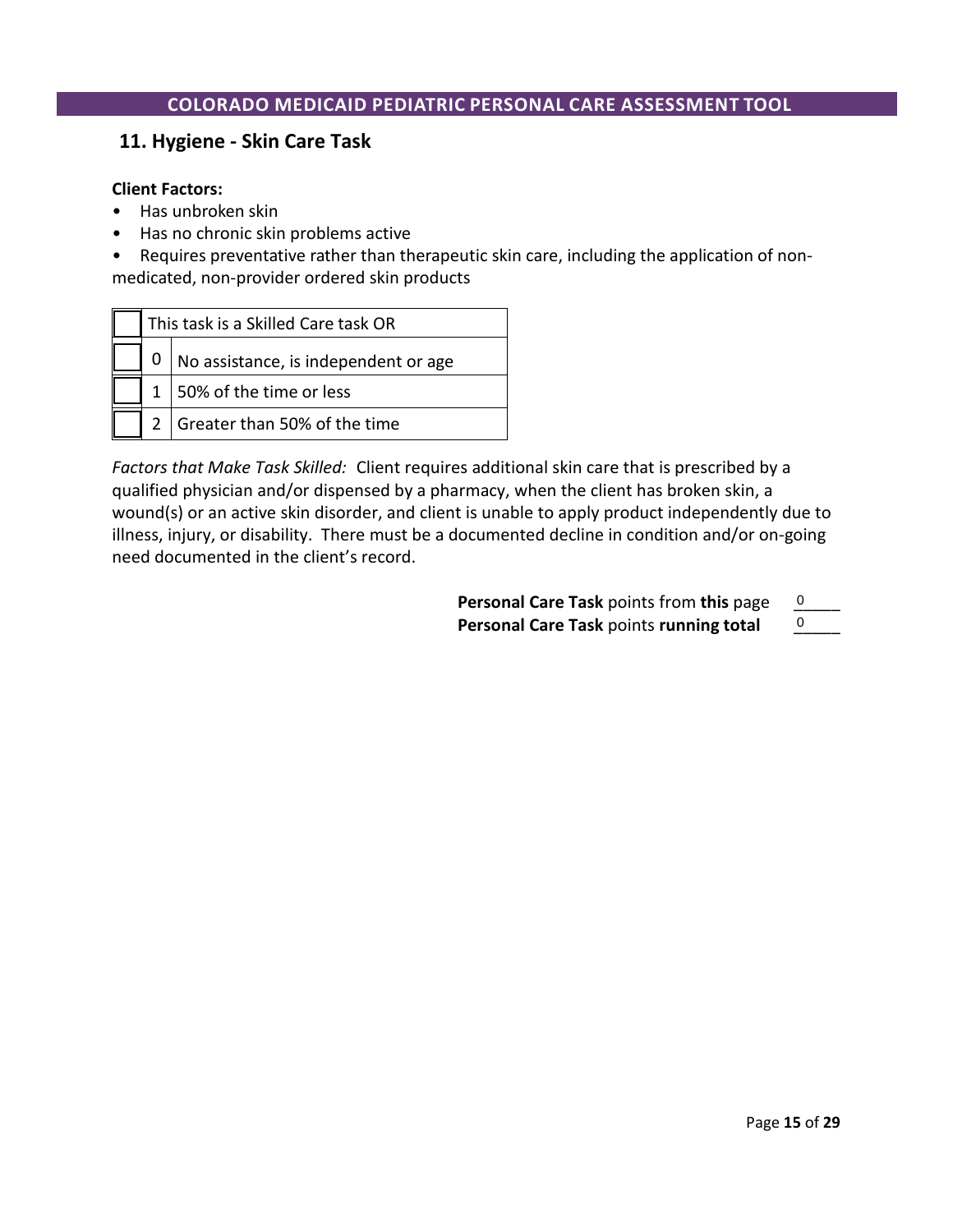# **12. Toileting - Bowel Care Task(s)**

#### **Client factors:**

- Requires assistance to and from the bathroom
- Requires bedpan and/or commode, to include pericare
- Requires changing of clothing, pads of any kind used for the care of incontinence, to include pericare
- Has all prior broken skin completely healed

#### **The frequency of bowel movements for the client is on average:**

| This task is a Skilled Care task OR |                       |
|-------------------------------------|-----------------------|
|                                     | 2 or less per day     |
|                                     | 3-4 times a day       |
|                                     | 5 or more times a day |

#### **Client requires assistance with bowel hygiene:**

| This task is a Skilled Care task OR |                              |
|-------------------------------------|------------------------------|
|                                     | None or is independent       |
|                                     | 1   50% or less of the time  |
|                                     | Greater than 50% of the time |

*Factors that Make Task Skilled:* Clients must have a relatively stable or predictable bowel program/condition and CNA must be deemed competent to provide the client specific program as ordered by a qualified physician. Delegated Bowel Programs may include the use of overthe-counter suppositories and enemas.

| Personal Care Task points from this page       |  |  |
|------------------------------------------------|--|--|
| <b>Personal Care Task points running total</b> |  |  |

**Personal Care Task** points **running total** \_\_\_\_\_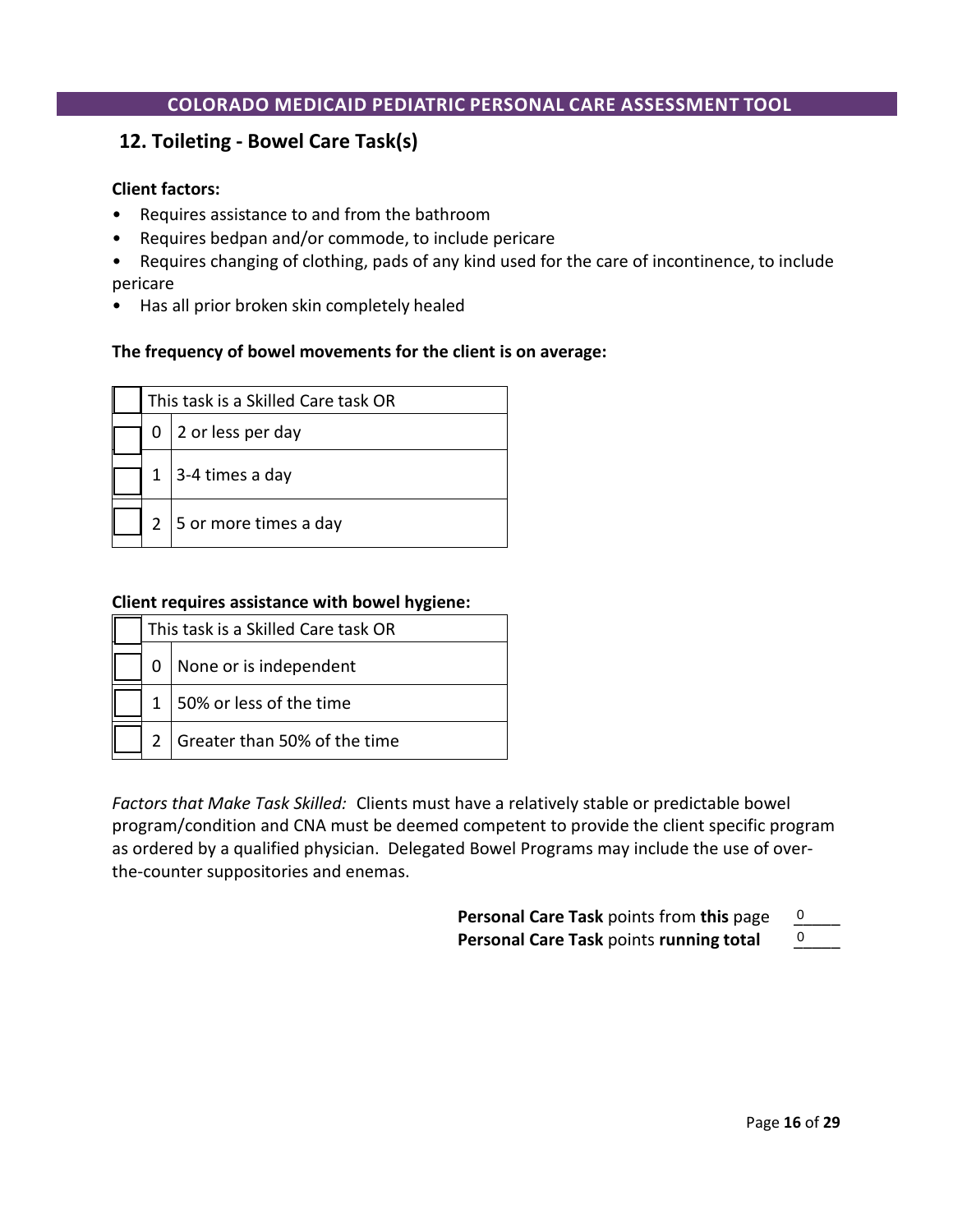### **13. Toileting - Bowel Program**

#### **Task Factors:**

- Requires ostomy bag and/or urinary collection devices emptied, and no output is recorded or reported
- No need for skilled skin care

#### **Note:**

• Does not include digital stimulation, insertion of suppositories or enemas

|  | This task is a Skilled Care task OR |
|--|-------------------------------------|
|  | Does not have an ostomy             |
|  | Has an ostomy and no outputs are    |
|  | recorded                            |

*Factors that Make Task Skilled:* Client must have a relatively stable or predictable bowel program/condition and CNA must be deemed competent to provide the client specific program as ordered by a qualified physician. Delegated Bowel Programs may include the use of overthe-counter suppositories and enemas.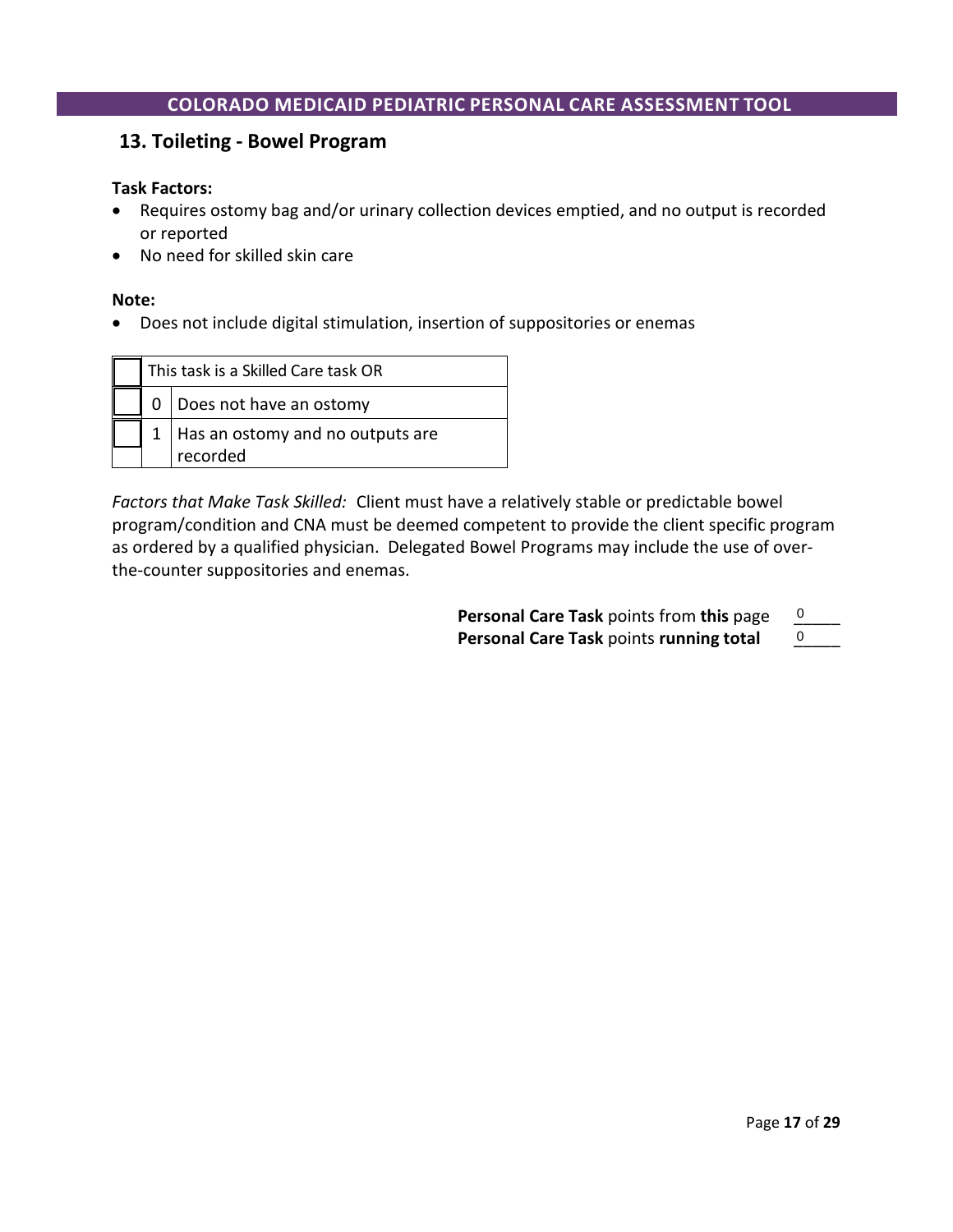### **14. Toileting - Catheter Care**

#### **Client Factors:**

- Requires emptying of urinary collection devices, such as catheter bags, when there is no need for observation or reporting to a nurse
- Pericare if the client has an indwelling catheter

#### **Client requires assistance with catheter care:**

|   | This task is a Skilled Care task OR                                      |
|---|--------------------------------------------------------------------------|
|   | 0   Independent                                                          |
| 0 | Without recording or reporting output<br>and/or breaking the tubing seal |
|   | Greater than 50% of the time                                             |

*Factors that Make Task Skilled:* Emptying catheter collection bags (indwelling or external) is considered skilled care only when there is a need to record and report the client's urinary output to the client's nurse. If the indwelling catheter tubing needs to be opened for any reason and the client is unable to do so independently.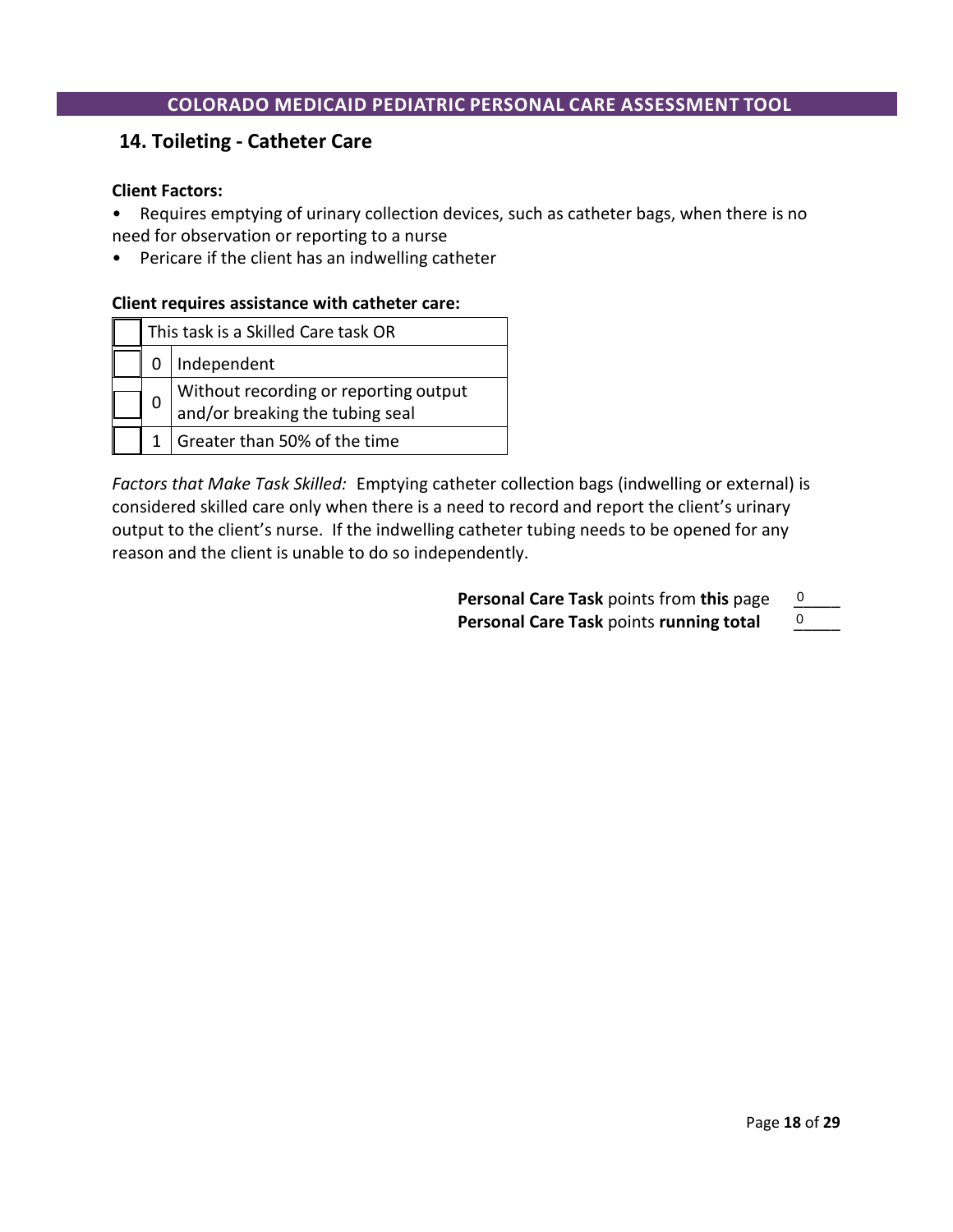# **15. Toileting – Bladder Care Task(s)**

#### **Client Factors:**

- Requires assistance to and from the bathroom
- Requires bedpan and/or commode, to include pericare
- Requires changing of clothing, pads of any kind used for the care of incontinence, to include pericare
- Has all prior broken skin completely healed

**Note:** Includes diaper changes and perineal care associated with diaper changes

|  | This task is a Skilled Care task OR |
|--|-------------------------------------|
|  | $0$   Independent                   |
|  | $1 \mid 50\%$ or less of the time   |
|  | Greater than 50% of the time        |

*Factors that Make Task Skilled:* Client is unable to assist or direct care, or has broken skin or recently healed skin breakdown (less than 60 days). Client requires skilled skin care associated with bladder or bowel care or client has been assessed as having a high and on-going risk for skin breakdown.

# **Menses**

#### **Client Factors:**

Client requires assistance with menses:

|  | This task is a Skilled Care task OR                                                |
|--|------------------------------------------------------------------------------------|
|  | Is male and/or does not have menses<br>(naturally or with medication intervention) |
|  | Independent or requires 50% or less of the<br>time                                 |
|  | Greater than 50% of the time                                                       |

*Factors that Make Task Skilled:* Client is unable to assist or direct care, or has broken skin or recently healed skin breakdown (less than 60 days). Client requires skilled skin care associated with bladder or bowel care or client has been assessed as having a high and on-going risk for skin breakdown.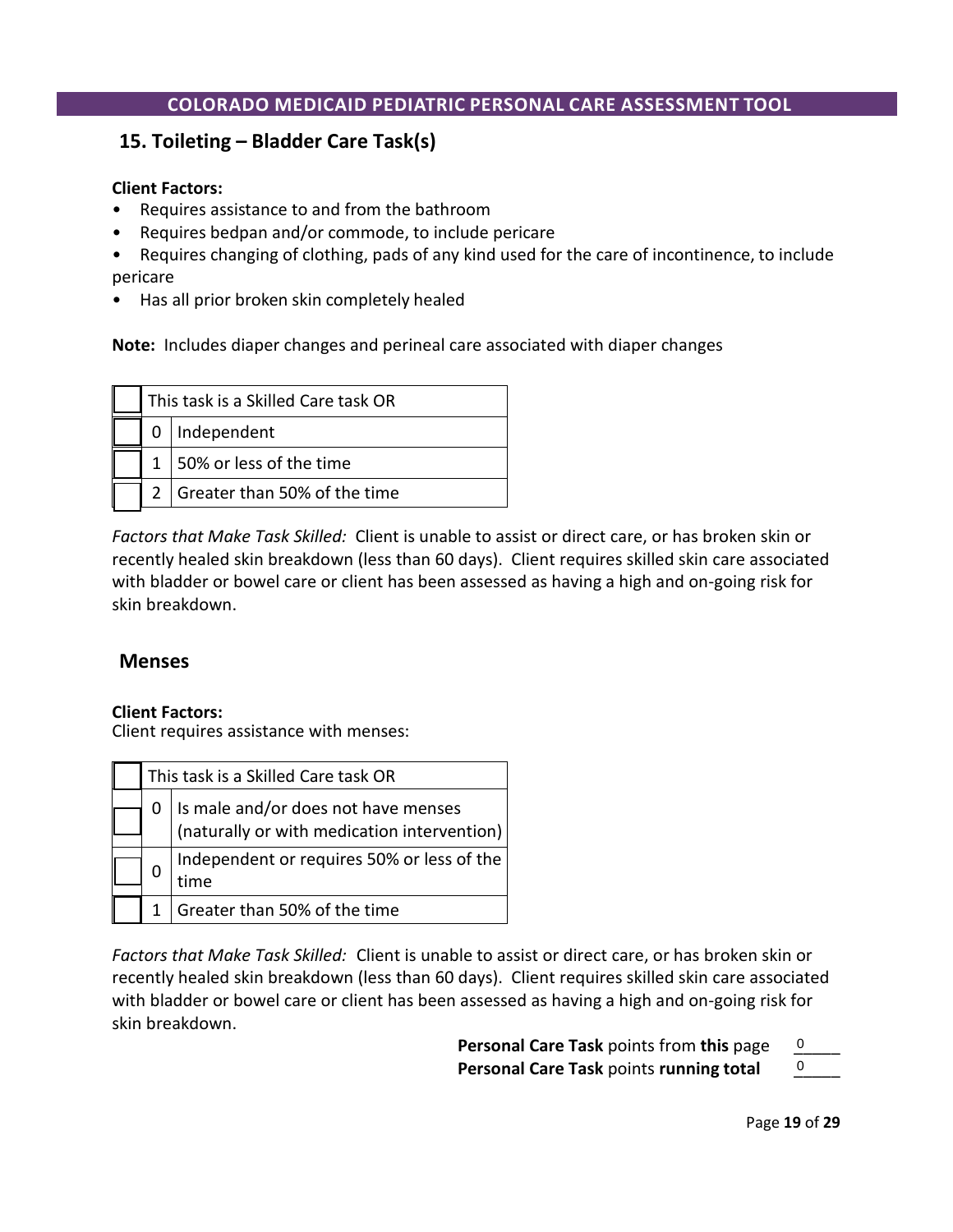## **16. Mobility - Positioning Task**

#### **Client Factors:**

- Is age appropriate
- Is able to communicate when position needs to be changed, verbally or non-verbally or by other methods of communication identified in the client's plan of care (for example: an

alphabet or picture board that they point to or identify the character or picture)

• Skilled skin care with positions is not needed

#### **Note:**

• Positioning may include alignment in a bed, wheelchair, or other furniture

#### **Client requires assistance with positioning:**

|  | This task is a Skilled Care task OR |
|--|-------------------------------------|
|  | Independent, age appropriate        |
|  | 1   50% of less of the time         |
|  | Greater than 50% of the time        |

*Factors that Make Task Skilled:* When the client is unable to assist or direct care, or when hands on assistance is required for safe ambulation and client is unable to maintain balance or bear weight reliably, or has not been deemed independent with assistive devices ordered by a qualified physician.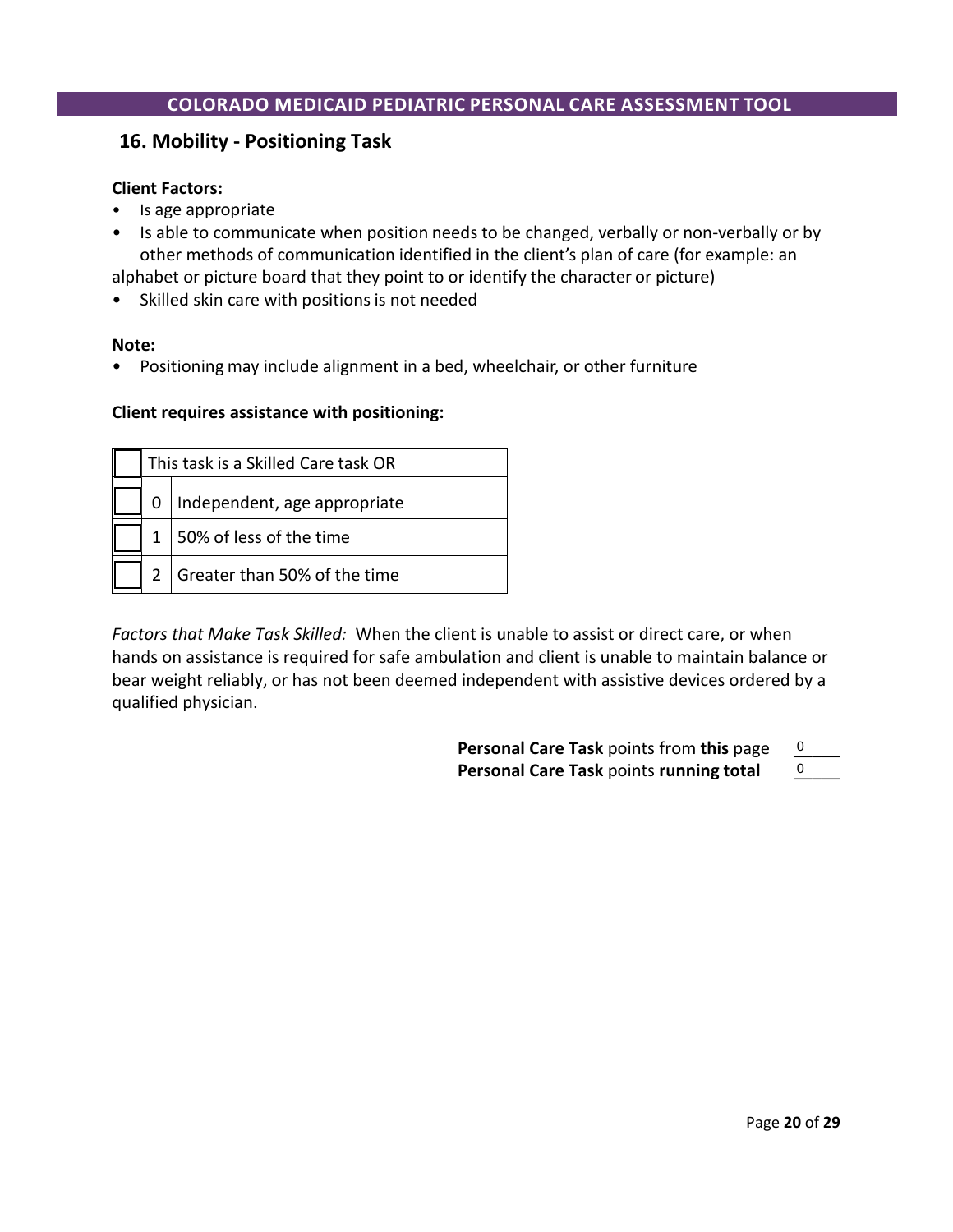# **17. Mobility -Transfer Task(s)**

#### **Client factors:**

• Has sufficient balance and strength to reliably stand, pivot, and assist in transferring themselves

- Requires assistance in transferring and is able to direct the transfer and assist the providers
- Is age appropriate

#### **Note:**

• Adaptive and safety equipment may be used in transfers, provided that the client and Personal Care Worker (PCW) are fully trained in the use of the equipment and the client, client's family member, or guardian can direct the transfer step-by-step or a PCW is deemed competent in the specific transfer technique for the client

- Adaptive equipment may include, but is not limited to, wheel chairs, tub seats, and grab bars
- Gait belts may be used in a transfer as a safety device for a PCW as long as the worker has been properly trained in its use

#### **Client requires assistance:**

|  | This task is a Skilled Care task OR |
|--|-------------------------------------|
|  | Independent                         |
|  | 1   50% or less of the time         |
|  | Greater than 50% of the time        |

*Factors that Make Task Skilled:* Transfers are considered skilled when a client is unable to communicate verbally, non-verbally, or through other means and/or is not able to perform this task independently due to fragility of illness, injury, disability, or temporary lack of mobility. It is also considered a skilled task when the client lacks the strength and stability to stand and/or bear weight reliably, is not deemed independent with the use of assistive devices and/or Durable Medical Equipment that has been ordered by a qualified physician. Transfers are also considered skilled when the client requires a mechanical lift for safe transfers. In order to transfer clients via a mechanical lift, the CNA must be deemed competent in the particular mechanical lift used by the client.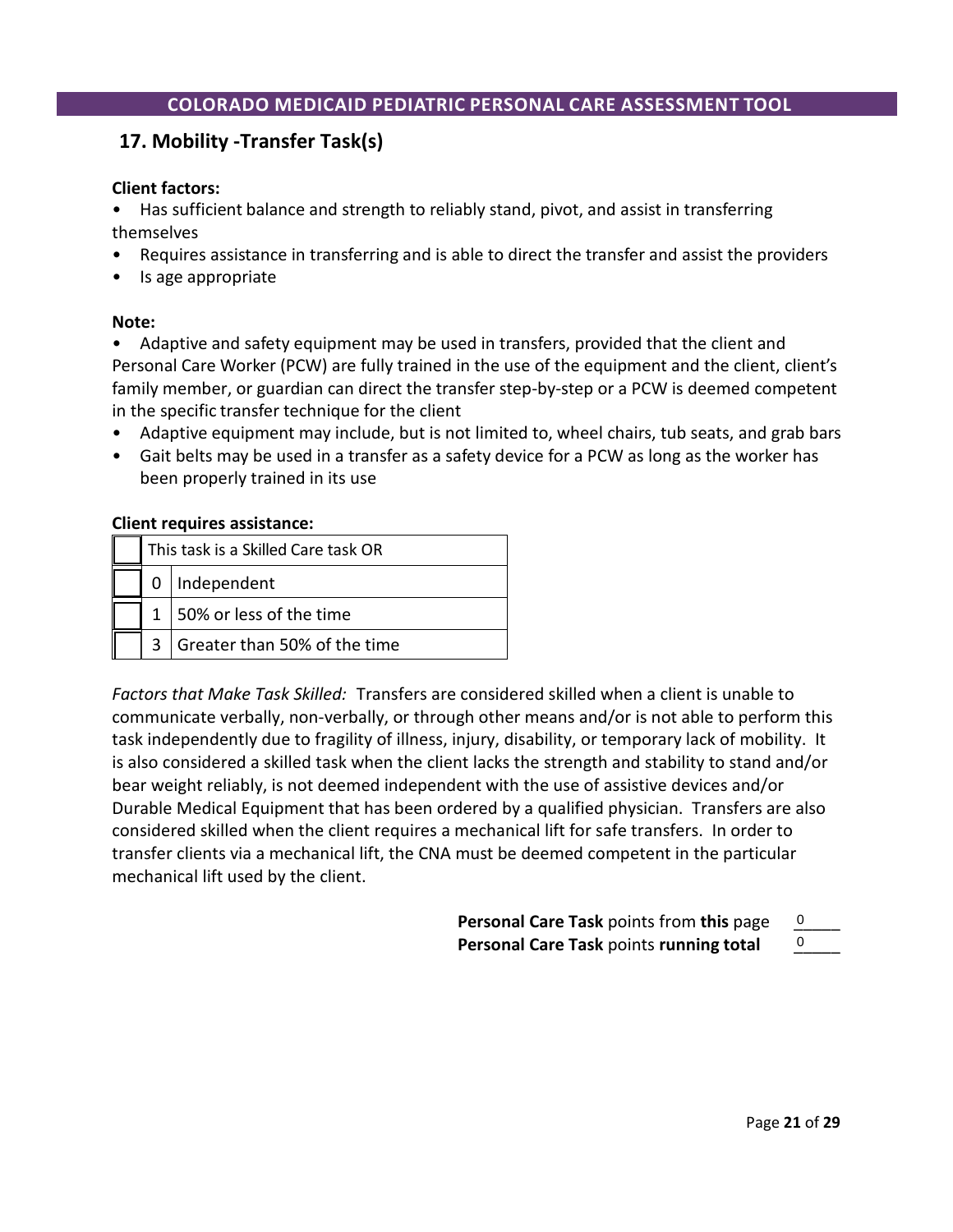

# **Section III – Personal Care Modifiers, Part A:**

#### **□ The client is currently receiving skilled care services (Do NOT complete this section)**

#### **The questions in Section III (Personal Care Modifiers) were answered by:**

| - | i guardian reported on behalf of $\prime$<br>the client '<br>ادەما<br>$\sim$ |
|---|------------------------------------------------------------------------------|

#### **Question 1:**

How often does your ability to express your thoughts, feelings, and needs when talking (or using your hands) affect your caregiver's ability to meet your needs?

|  | No Effect                                      |
|--|------------------------------------------------|
|  | $1 \le 25\%$ of the time or on a monthly basis |
|  | 2 26-74% of the time or on a weekly basis      |
|  | $3 \ge 75\%$ of the time or on a daily basis   |

### **Question 2:**

When your caregiver is talking to you about your care, how often does your ability to understand what they are saying affect their ability to meet your needs?

|  | No Effect                                      |
|--|------------------------------------------------|
|  | $1 \le 25\%$ of the time or on a monthly basis |
|  | 2   26-74% of the time or on a weekly basis    |
|  | $3 \ge 75\%$ of the time or on a daily basis   |

# **Question 3:**

How often does your ability to cooperate and communicate safely affect your caregiver's ability to meet your needs?

|  | $0 \mid$ No Effect                                       |
|--|----------------------------------------------------------|
|  | 1 $\leq$ 25% of the time or on a monthly basis           |
|  | 2   26-74% of the time or on a weekly basis              |
|  | $\frac{1}{3}$ $\geq$ 75% of the time or on a daily basis |

**Personal Care Modifier** points from this page **0 Personal Care Modifier Part A points running total 0 League 2016**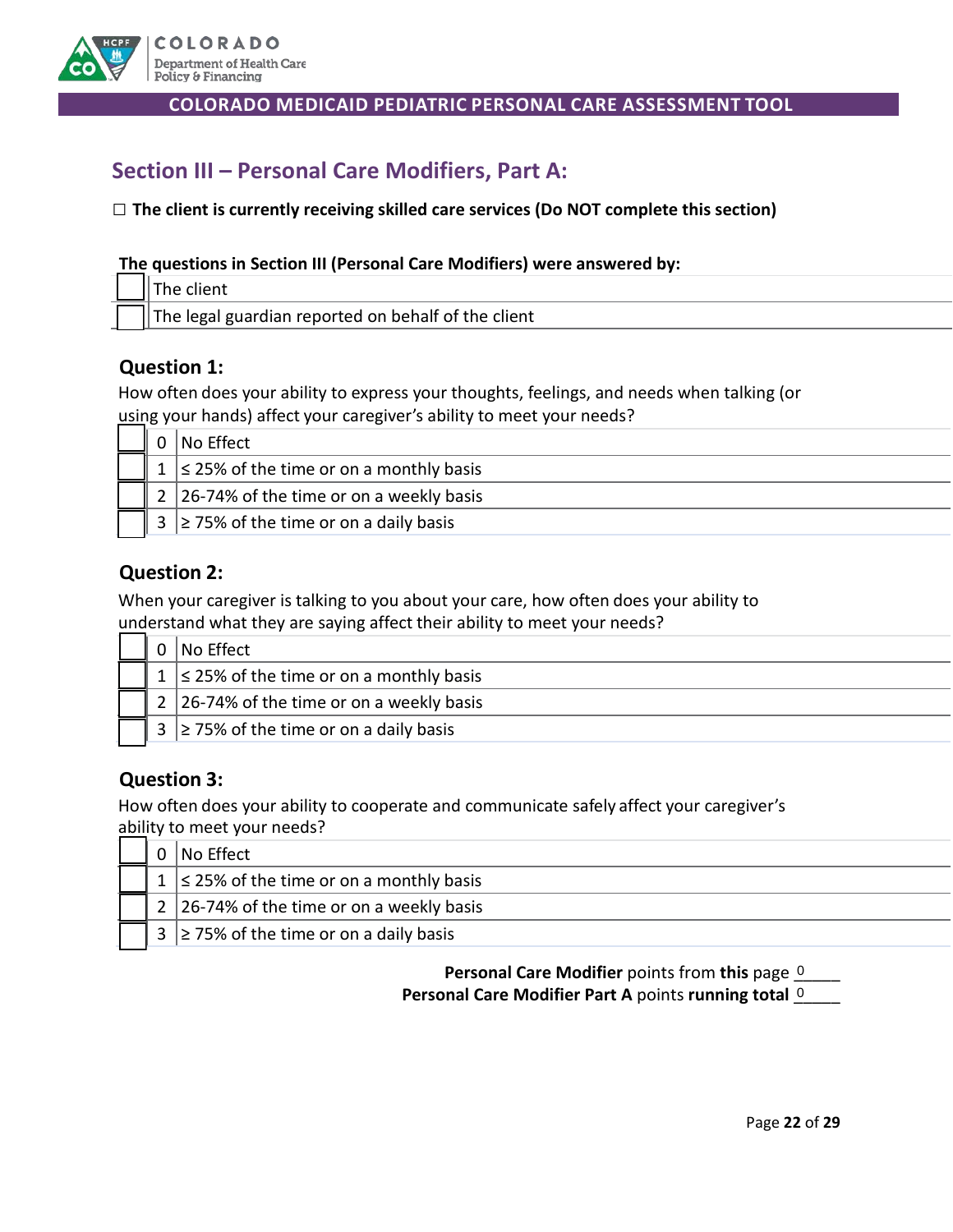

# **Question 4:**

How often does your ability to control your muscles when you are trying to move your body affect your caregiver's ability to meet your needs?

|  | 0 No Effect                                    |
|--|------------------------------------------------|
|  | $1 \le 25\%$ of the time or on a monthly basis |
|  | 2 26-74% of the time or on a weekly basis      |
|  | $3 \ge 75\%$ of the time or on a daily basis   |

**Personal Care Modifier Part A points total \_\_\_\_\_** 0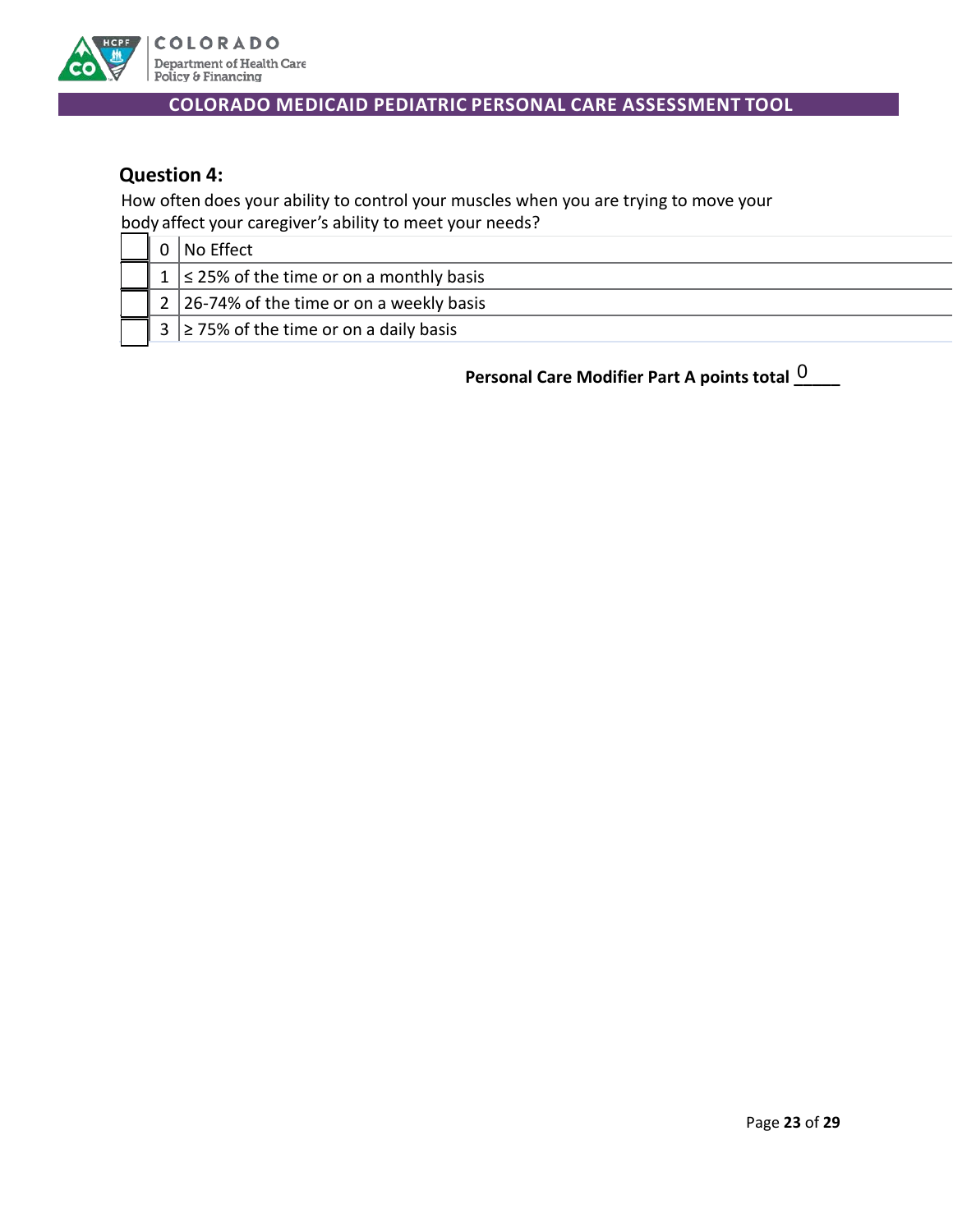

# **Section III – Personal Care Modifiers, Part B:**

## **Question 5:**

How often does your ability to breathe when doing activities affect your caregiver's ability to meet your needs?

|  | <b>No Effect</b>                                             |  |  |  |  |  |  |
|--|--------------------------------------------------------------|--|--|--|--|--|--|
|  | $1 \le 25\%$ of the time or on a monthly basis               |  |  |  |  |  |  |
|  | $\mid$ 2 $\mid$ 26-74% of the time or on a weekly basis      |  |  |  |  |  |  |
|  | $\vert$ 3 $\vert$ $\geq$ 75% of the time or on a daily basis |  |  |  |  |  |  |

# **Question 6:**

How often does your ability to hear what people say to you affect your caregiver's ability to meet your needs?

|  | I No Effect                                    |  |  |  |  |  |
|--|------------------------------------------------|--|--|--|--|--|
|  | $1 \le 25\%$ of the time or on a monthly basis |  |  |  |  |  |
|  | 2   26-74% of the time or on a weekly basis    |  |  |  |  |  |
|  | $3 \ge 75\%$ of the time or on a daily basis   |  |  |  |  |  |

# **Question 7:**

How often does the amount of pain you experience affect your caregiver's ability to meet your needs?

|  | <b>No Effect</b>                               |  |  |  |  |  |
|--|------------------------------------------------|--|--|--|--|--|
|  | $1 \le 25\%$ of the time or on a monthly basis |  |  |  |  |  |
|  | 2 26-74% of the time or on a weekly basis      |  |  |  |  |  |
|  | $3 \ge 75\%$ of the time or on a daily basis   |  |  |  |  |  |

# **Question 8:**

How often do you experience uncontrollable body shakes that affect your caregiver's ability to meet your needs?

|  | No Effect                                      |  |  |  |  |  |
|--|------------------------------------------------|--|--|--|--|--|
|  | $1 \le 25\%$ of the time or on a monthly basis |  |  |  |  |  |
|  | 2   26-74% of the time or on a weekly basis    |  |  |  |  |  |
|  | $3 \ge 75\%$ of the time or on a daily basis   |  |  |  |  |  |

**Personal Care Modifier** points from this page **0 Personal Care Modifier Part B** points running total **0**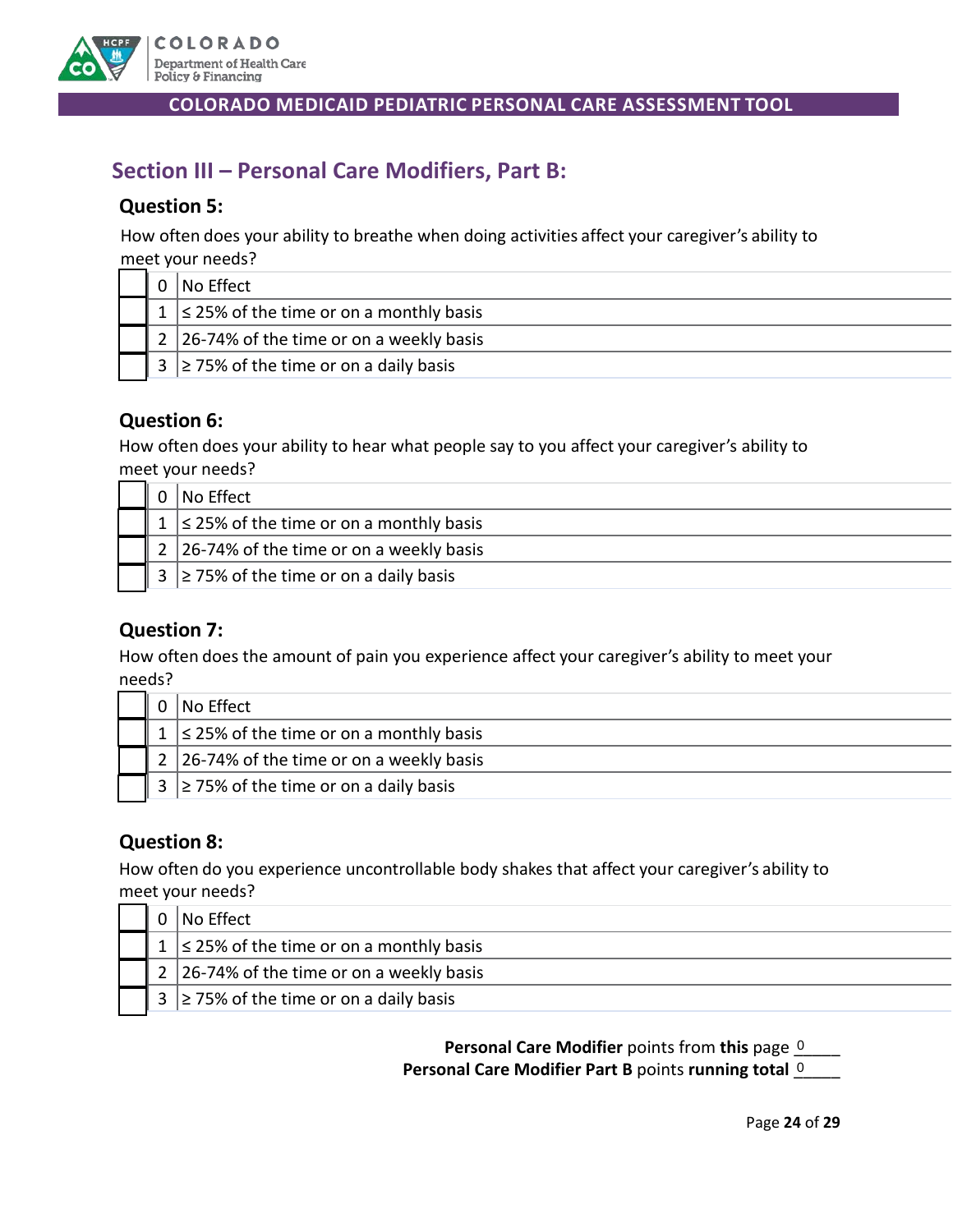

# **Question 9:**

How often does your ability to see things affect your caregiver's ability to meet your needs?

|  | No Effect                                      |  |  |  |  |  |
|--|------------------------------------------------|--|--|--|--|--|
|  | 1 $\leq$ 25% of the time or on a monthly basis |  |  |  |  |  |
|  | 2 26-74% of the time or on a weekly basis      |  |  |  |  |  |

#### Personal Care Modifier Part B points total question 1-9 **0** \_\_\_\_

# **Personal Care Modifiers, Part B - Table 1:**

| <b>Risk Factor</b>                                                 | 1 Point                                         | 2 Points                                                                     | <b>3 Points</b>                                     | <b>4 Points</b>              |
|--------------------------------------------------------------------|-------------------------------------------------|------------------------------------------------------------------------------|-----------------------------------------------------|------------------------------|
| Are you able to recognize the<br>need to move your body?           | Able 100% of<br>lthe time                       | Some ability 25-<br>50% of the time                                          | Limited ability<br>less than 25%<br>of the time     | Unable                       |
| Are you able to keep your skin<br>dry?                             | Able 100% of<br>lthe time                       | Some ability 25-<br>150% of the time                                         | Limited ability<br>less than 25%<br>of the time     | Unable                       |
| Are you able to do physical<br>activities?                         | Able to walk<br>around<br>whenever I<br>want to | Some ability (walk<br>occasionally but<br>spend most time<br>in a bed/chair) | Limited ability<br>(mostly in a<br>chair with help) | Unable<br>(always<br>in bed) |
| Are you able to move your body<br>when you want to?                | 1Able 100% of<br>lthe time                      | 1Some ability 25-<br>J50% of the time                                        | Limited ability<br>less than 25%<br>of the time     | Unable                       |
| Are you able to eat?                                               | 1Able 100% of<br>lany meals                     | Some ability 25-<br>J50% of the time                                         | Limited ability<br>less than 25%<br>of the time     | Unable                       |
| How much assistance do<br>you need when you change<br>position(s)? | Never Need<br>Assistance                        | Usually need<br>Jassistance                                                  | Total assistance                                    |                              |

**Total points from Table 1** 0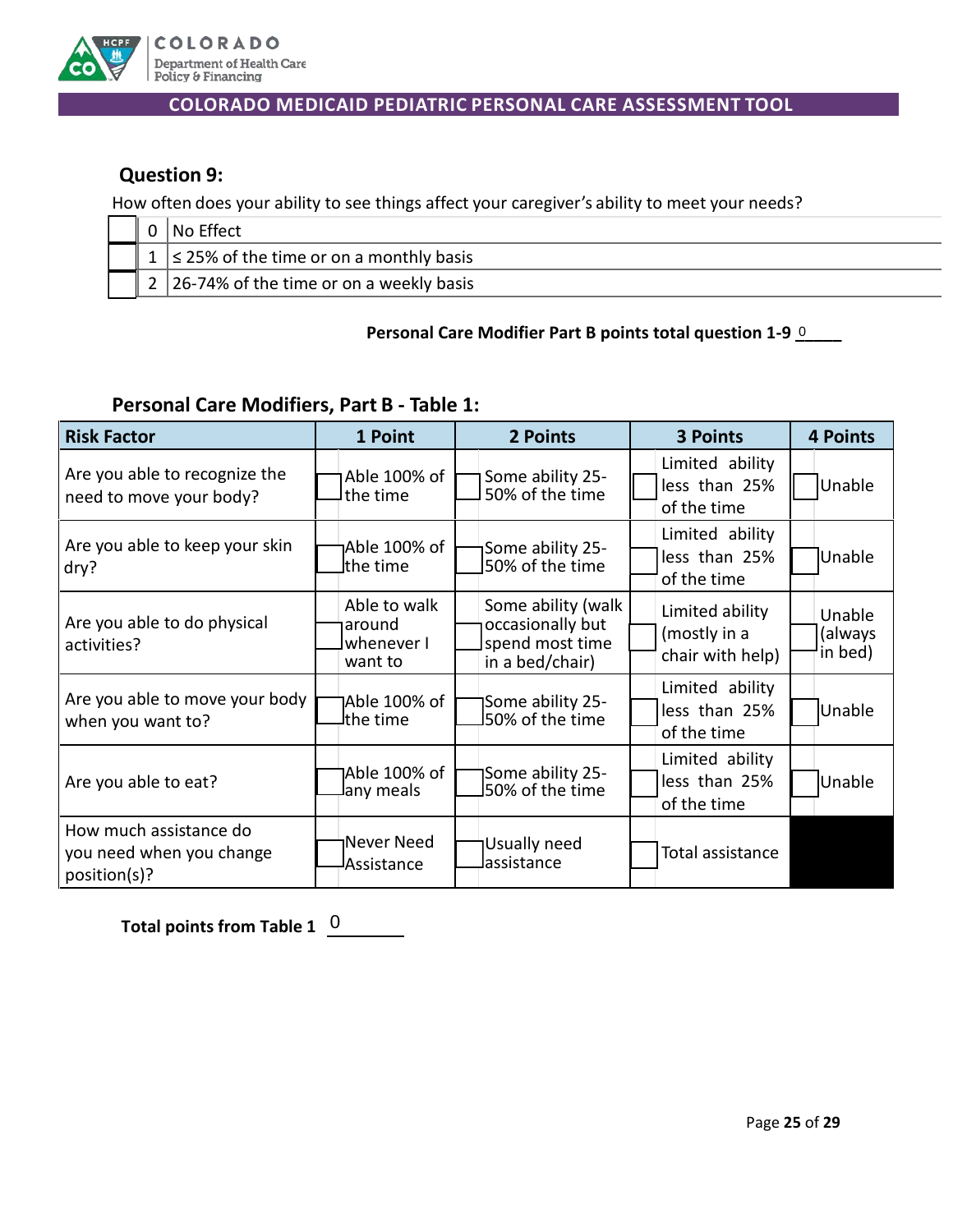

Total point from Part B Table 1: <sup>0</sup>\_\_\_\_\_

| If Your Total Points from Table 1 are | Use this amount for "Personal Care Modifiers Part B" points from THIS page |  |
|---------------------------------------|----------------------------------------------------------------------------|--|
| $\leq$ 9 points                       |                                                                            |  |
| 10-12 points                          |                                                                            |  |
| 13-14 points                          |                                                                            |  |
| 15-18 points                          |                                                                            |  |
| 19-23 points                          |                                                                            |  |

| <b>Personal Care Modifier Part B</b> points total questions $1-9 +$ Table $10$ |  |
|--------------------------------------------------------------------------------|--|
|                                                                                |  |

**Tip**: Total points are automatically filled in based on earlier sections of the form. To complete this section you must select the check box in the row that corresponds to your Total Points from Part B Table 1. For instance, if your Total Points from Part B Table 1 is 12 you select the check box in the row that lists 10-12 points. Point totals below the table automatically update based on the selection.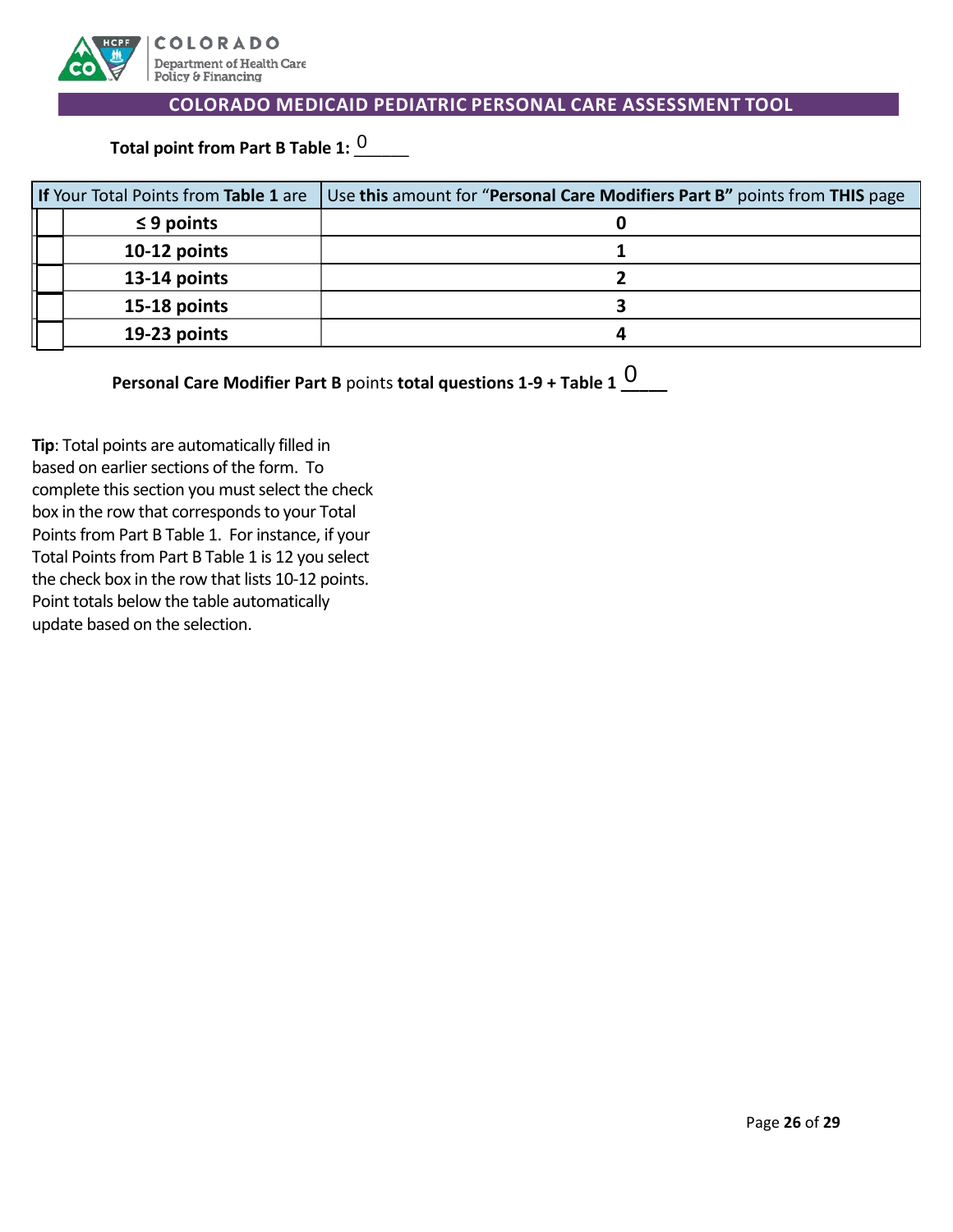

# **Totals page**

# **Section Totals:**

| 10 | II. Personal Care Tasks, total points          |
|----|------------------------------------------------|
| IΩ | III. Modifiers A and Modifiers B, total points |
| 10 | <b>Total Points for Sections II and III</b>    |

## **Points**

#### II. Personal Care Tasks

| <b>Score</b>                                    |  |  | <b>Recommended Time</b> |  |  |
|-------------------------------------------------|--|--|-------------------------|--|--|
| 0-6                                             |  |  | Up to 1 hour            |  |  |
| $7 - 12$                                        |  |  | Up to 2 hours           |  |  |
| 13-18                                           |  |  | Up to 3 hours           |  |  |
| 19-25                                           |  |  | Up to 4 hours           |  |  |
| 26-32                                           |  |  | Up to 5 hours           |  |  |
| $\geq$ 33                                       |  |  | Up to 6 hours           |  |  |
| Total points section II (personal care tasks) 0 |  |  |                         |  |  |
| Recommended time (hours per day) 0              |  |  |                         |  |  |

#### III. Personal Care Modifiers **Modifier A**

| <b>Score</b>                                  |  |  | <b>Time</b> |  |
|-----------------------------------------------|--|--|-------------|--|
| $1 - 4$                                       |  |  | .5 hours    |  |
| $5 - 8$                                       |  |  | 1 hour      |  |
| > 9                                           |  |  | 1.5 hours   |  |
| Total points section III - Modifiers A only 0 |  |  |             |  |
| Recommended time (hours per day) 0            |  |  |             |  |

## Modifier B

| <b>Score</b>                                      |  |  | Time     |  |
|---------------------------------------------------|--|--|----------|--|
| $1 - 8$                                           |  |  | .5 hours |  |
| > 9                                               |  |  | 1 hour   |  |
| Total points section III - Modifiers B only $ 0 $ |  |  |          |  |
| Recommended time (hours per day) 0                |  |  |          |  |

If your client is receiving Skilled Care services, no modifier hours should be assessed on the PCAT.

# **Personal Care Totals**

**Sum II + III \_\_\_\_\_** 0

**Total recommended time (hours per day) \_\_\_\_\_** 0

**Tip**: Total points (outlined in red) are automatically filled in based on earlier sections of the form. To complete the points sections you must select the check box in the row that corresponds to your total points for each section. For instance, if your Total points for section II is 27, you select the check box in the Score column for 26-32, for recommended time of "Up to 5 hours." Recommended time automatically updates based on each selection.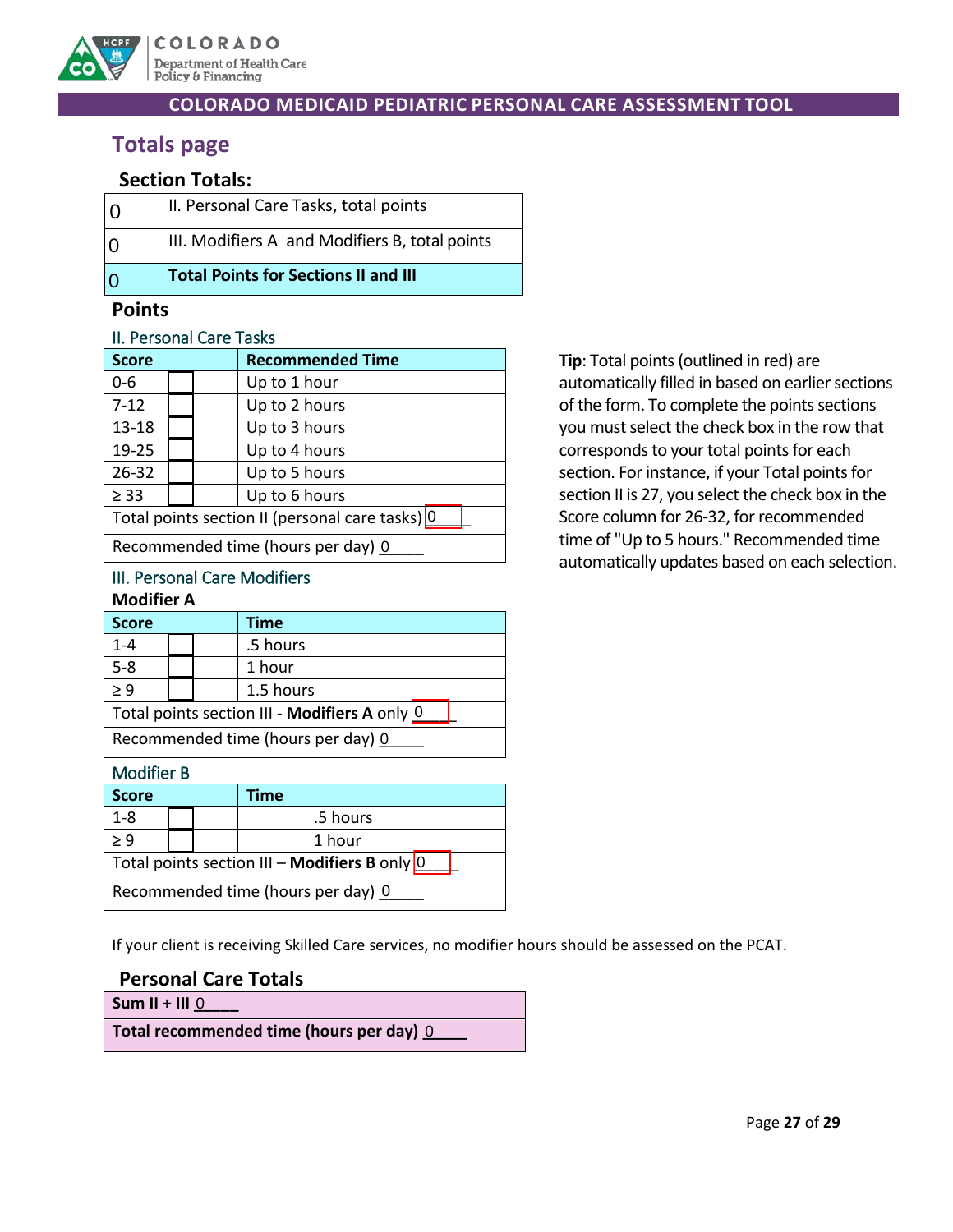

**If you or your client and family member(s) wish to request more personal care services time than this tool assigns, clients, providers, and client family members can use the space below to explain the need for additional time.**

**NOTE: Be sure that the client's 485 Plan of Care and/or additional documentation provides evidence of the medical need for additional time.** 

**Client/Family Member Explanation of Need for Additional Personal Care Time (optional)**

**Provider Explanation of Need for Additional Personal Care Time (optional)**